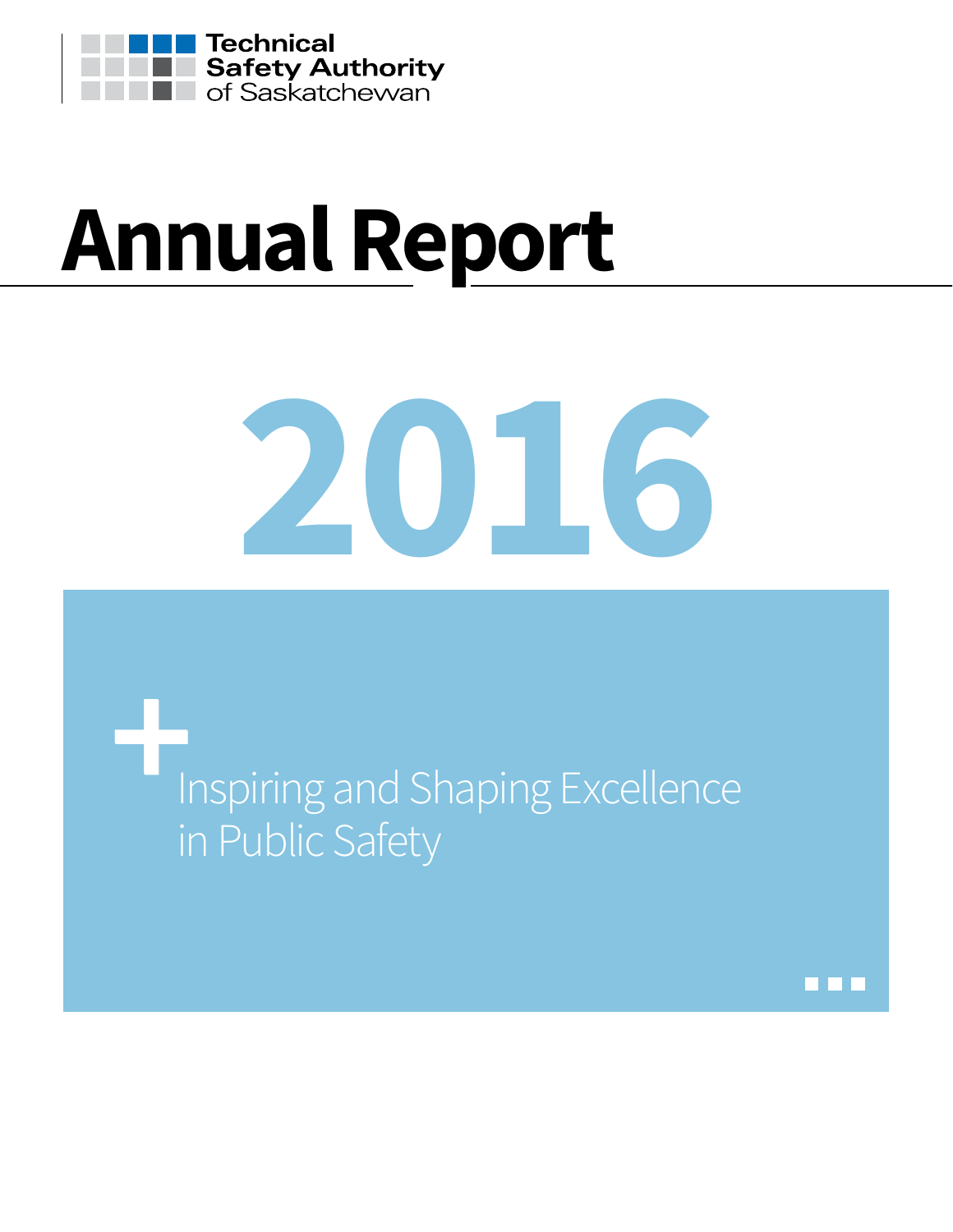## **+**Contents

| <b>ORGANIZATIONAL OVERVIEW</b>                                                    | 4  |
|-----------------------------------------------------------------------------------|----|
| <b>CORPORATE MANDATE</b>                                                          | 5  |
| <b>VISION, MISSION, VALUES</b>                                                    | 6  |
| <b>MESSAGE FROM THE CEO</b>                                                       | 7  |
| <b>MANAGEMENT'S DISCUSSION OF FINANCIAL</b><br><b>AND OPERATIONAL PERFORMANCE</b> | 9  |
| <b>MESSAGE FROM THE CHAIR OF THE BOARD</b>                                        | 18 |
| <b>BOARD OF DIRECTORS</b>                                                         | 19 |
| <b>MANAGEMENT'S RESPONSIBILITY FOR THE</b><br><b>FINANCIAL STATEMENTS</b>         | 21 |
| <b>INDEPENDENT AUDITORS' REPORT</b>                                               | 22 |
| <b>FINANCIAL STATEMENTS AND NOTES</b>                                             | 23 |



2016 ANNUAL REPORT Technical Safety Authority of Saskatchewan

88 B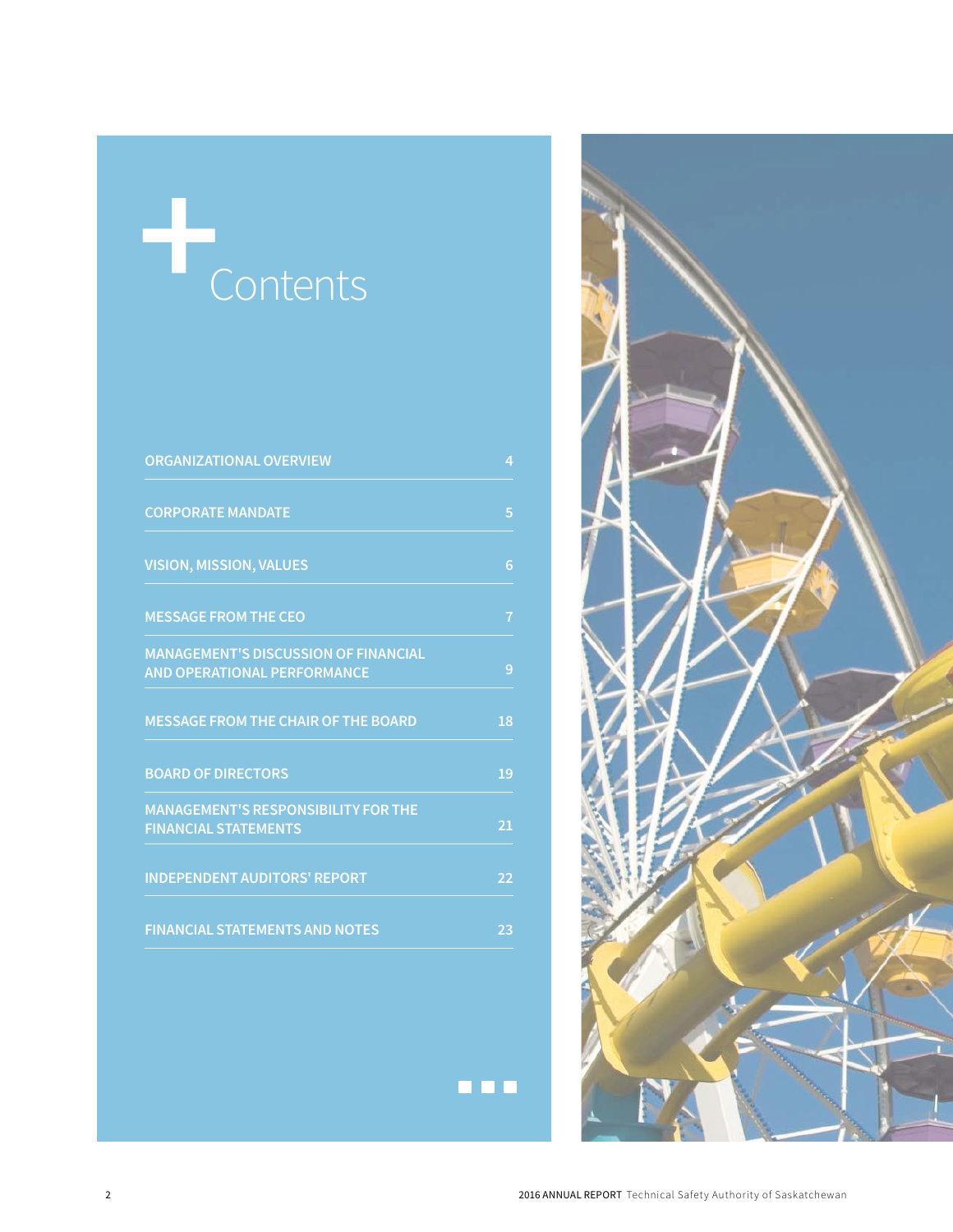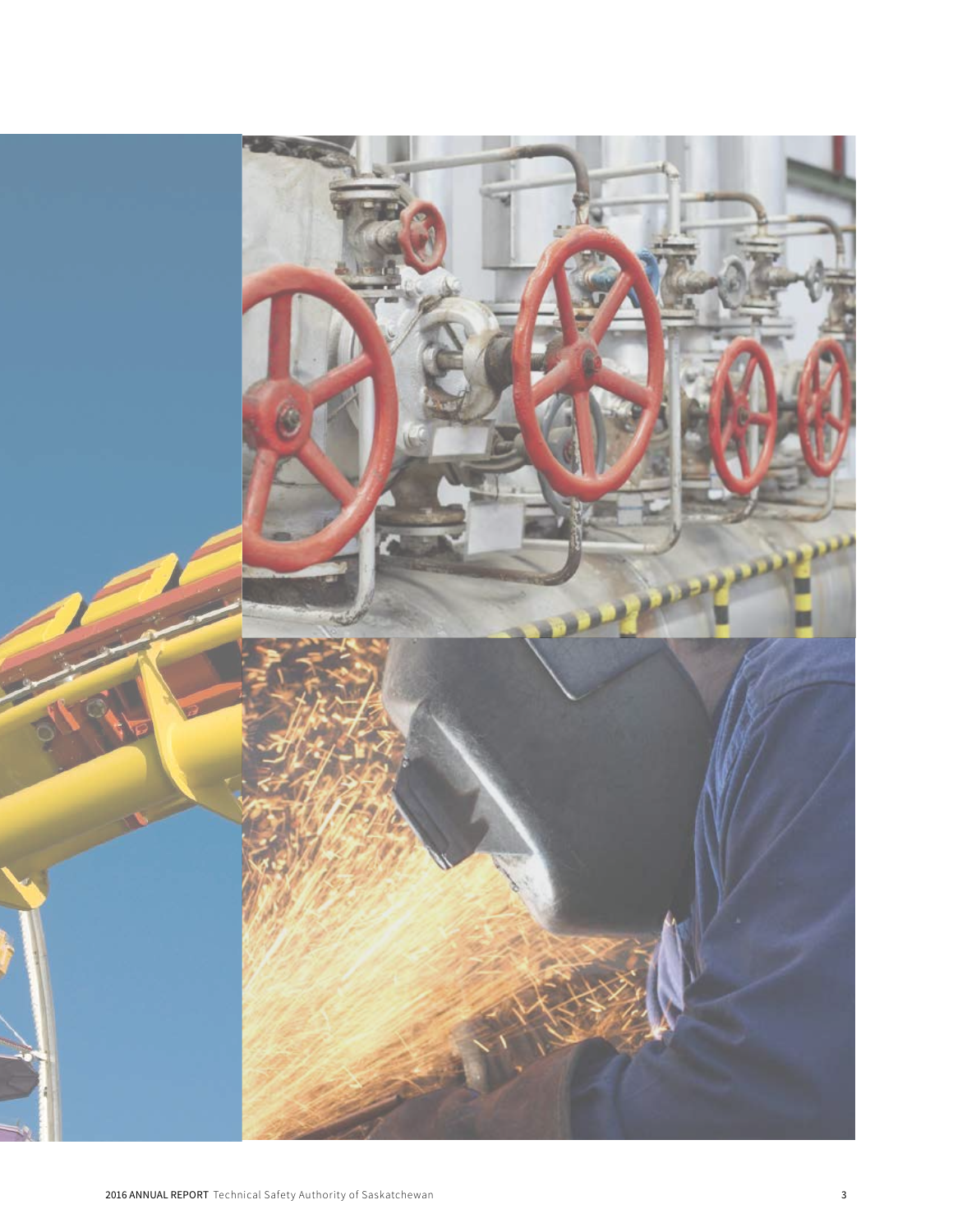

### Organizational Overview

The Technical Safety Authority of Saskatchewan (TSASK) is a not-for-profit organization established July 1, 2010 through the *Technical Safety Authority of Saskatchewan Act*. TSASK was created from the Licensing and Inspections Branch of the Ministry of Corrections, Public Safety and Policing with a mandate of delivering safety programs related to pressure equipment, elevating devices and amusement rides in the province. TSASK's relationship with government now resides with the Ministry of Government Relations.

TSASK's registration, inspection, certification and licensing programs and services operate on a fee-for-service basis. These fees are charged to the sectors that design, manufacture, install, operate and own potentially hazardous equipment. TSASK administers and enforces the provisions of the following legislation and related regulations:

- The Boiler and Pressure Vessel Act, 1999;
- The Passenger and Freight Elevator Act;
- • *The Amusement Ride Safety Act.*

TSASK operates at arms-length from the provincial government, under the terms of a Safety Standards Agreement. The Ministry of Government Relations continues to be responsible for the legislative and regulatory requirements governing the safe operation of boilers, pressure vessels, elevators and amusement rides.

The Government of Saskatchewan also continues to be responsible for establishing safety standards, policies, legislative and regulatory requirements related to public safety.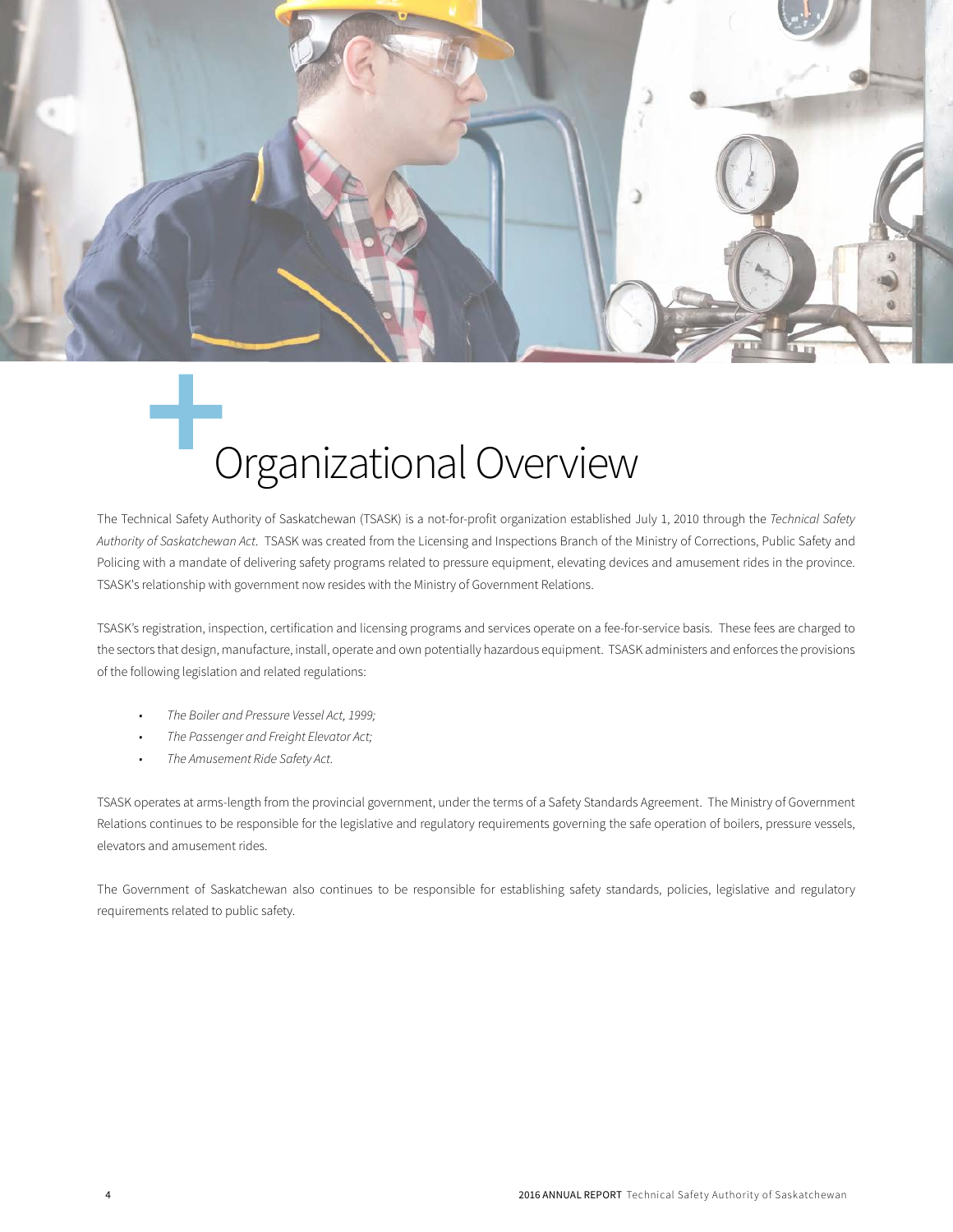

### Corporate Mandate

The Technical Safety Authority of Saskatchewan is responsible for the administration and enforcement of legislation and regulations on behalf of government.

Our professional team provides a full range of programs and services including:

- licensing and permitting;
- • assessing regulated equipment design;
- overseeing the fabrication and installation of regulated equipment;
- assessing and certifying knowledge and quality practices within registered organizations;
- testing, certifying and licensing of industry personnel;
- • inspecting regulated equipment;
- educating and informing industry;
- contributing to the advancement of safety standards;
- • enforcing standards and legislation;
- • investigating reported accidents.

These services are provided to individuals and organizations that design, manufacture, install, operate or own any equipment that falls within our area of responsibility.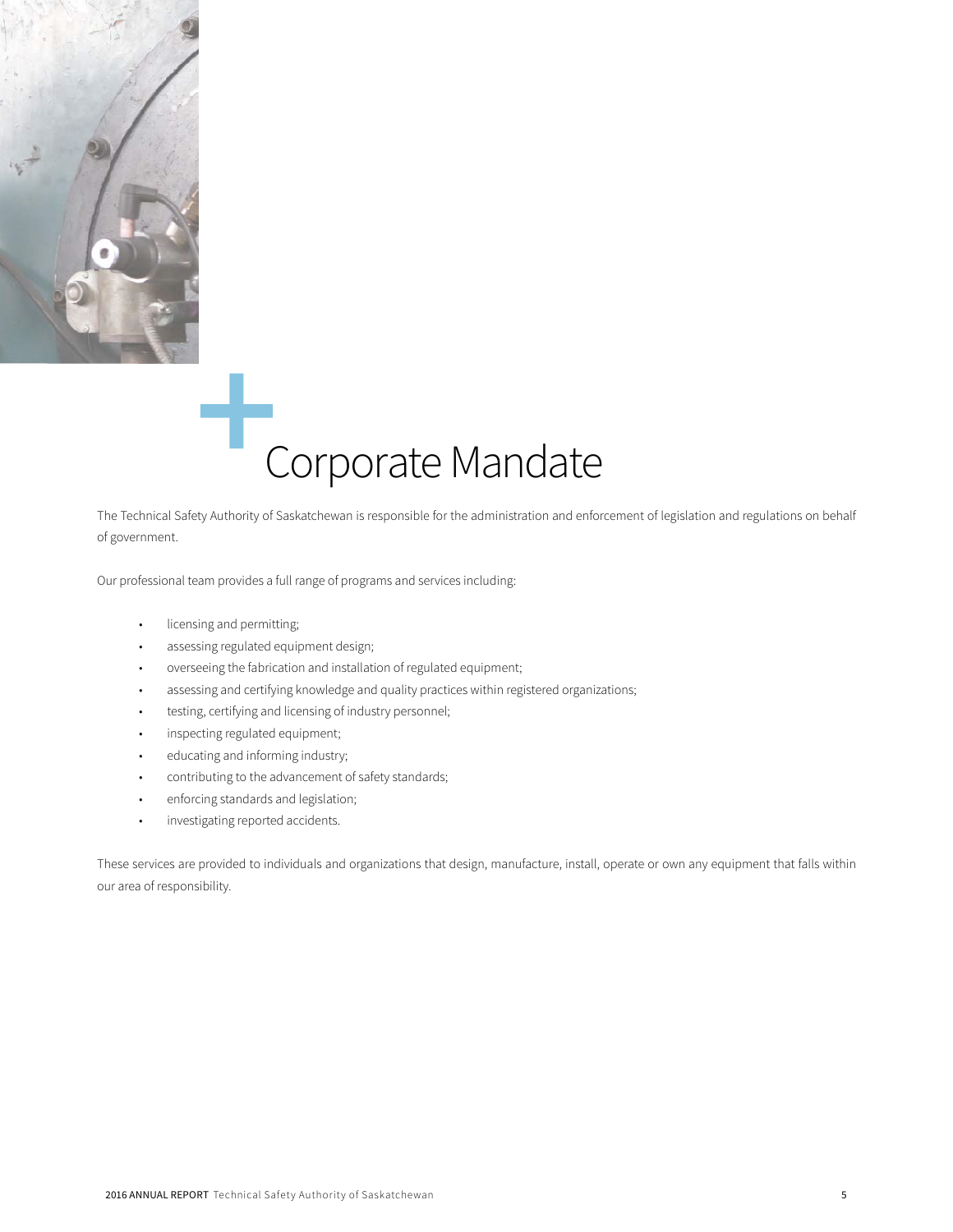

### *VISION*

Recognized as a leading safety authority - a Saskatchewan service provider, inspiring and shaping excellence in public safety.<br>'

### *MISSION*

In collaboration with owners, operators and the industry, TSASK provides professional safety, educational and regulatory services that instill a high level of confidence in our public safety system.

### *VALUES*

### *Safety is Paramount*

We practice uncompromised safety in and through the services we deliver.

### *Integrity*

We are open, honest, ethical and transparent in our conduct.

### *Accountability*

We are committed to responsible, consistent and dependable actions.

### *Teamwork*

We believe in the strength of collaborative efforts.

### *Respect*

We treat colleagues, customers and stakeholders with respect.

### *Recognition*

We value and acknowledge the work, ideas, initiatives and contributions of our colleagues and customers.

### *Professional Service*

We add value to our customers through excellence in everything we do.

### *Continuous Learning*

We invest in our employees' learning, growth and transfer of knowledge to support continuous improvement.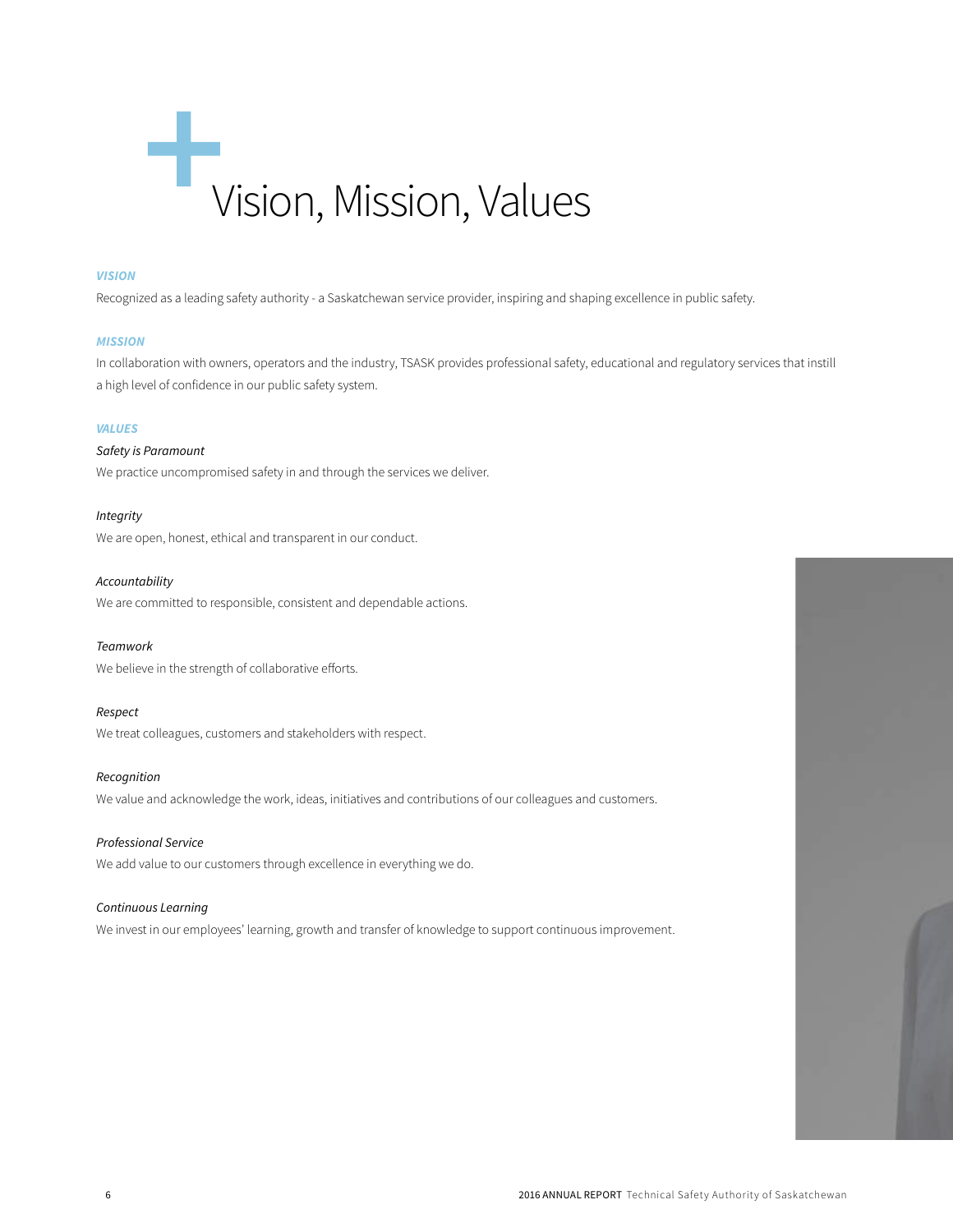

It is my pleasure to present the Annual Report of the Technical Safety Authority of Saskatchewan for the 2015-16 fiscal year.

I am now entering my fourth year as Chief Executive Officer and I am extremely proud of how far this organization has come. When I first arrived, TSASK was in its infancy as a not-for-profit arm's length organization with a mandate of delivering safety programs related to pressure equipment, elevating devices and amusement rides on behalf of the Government of Saskatchewan. Many of our systems were paper-based and inefficient, as our previous processes were created under an old service delivery model.

We spent two years putting in place our own internal processes, accountabilities and systems to support our clients and the growth of the provincial economy. We have been successful in building a culture of collaboration, discipline and continuous improvement and now have the tools in place to allow the entire organization to succeed even during lean times.

This past fiscal year was a challenging one for many of our customers who have had to adjust their operations in response to the economic downturn in Western Canada. The recent difficulties in the mining and oil and gas industries, and the decline in oil prices have changed the timing of capital spending and project work within industry. This has had an impact on TSASK revenues and earnings.



The hardest hit revenue stream in fiscal 2016 was the number of boiler pressure vessel designs submitted to TSASK. While not our biggest revenue generator, this is an area of the business where we had made substantial progress in the previous year and had allocated additional resources to maintain the momentum. Last year, we generated approximately \$1.3 million in revenue from these design registration activities. For fiscal 2016, this revenue decreased by about 29.0%.

Fortunately, our focus on fiscal stability in prior years, and the work we did to improve efficiencies, has positioned us to manage the present economic situation the province is currently experiencing. Despite recording a \$248,939 deficit in fiscal 2016 (which compares to earnings of \$337,928 last year), we continue to enjoy a strong balance sheet.

TSASK's liquidity position is solid. Our cash and short-term investments have increased by 11.0% this year. In addition, we are confident that the proactive and prudent financial management strategies we employed over the last two years will provide the necessary reserves to allow us to continue to deliver on our mandate while the economy recovers.

Based on recent forecasts, the provincial economy will begin its recovery in fiscal 2017 and will experience modest growth the following year. Growth of TSASK revenues is expected to follow.

From an operational perspective, we have made significant strides. In early 2016, we implemented an enterprise risk management framework that we have incorporated into our business planning to better inform our decision-making and resource allocation choices. This framework, together with the new processes and data management infrastructure, gives us the ability to adjust the business quickly, thoughtfully and prudently.

The Basebridge program that we implemented last year has been an important tool in helping us manage the business. It offers more accurate reporting and gives us the data we need to create new procedures to identify and monitor corrective action orders.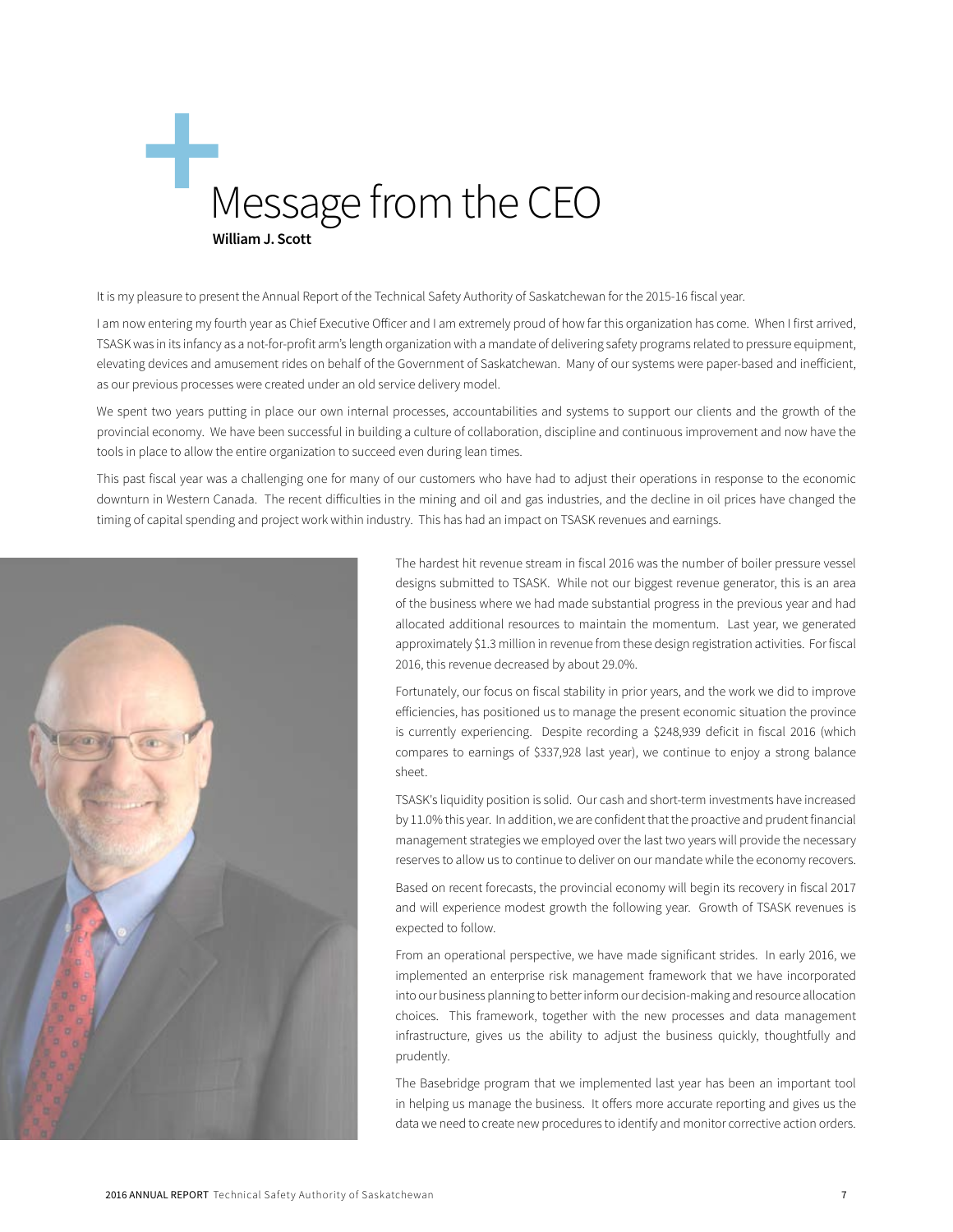For example, we were able to identify 1,942 past due orders that required corrective repair work and we were successful in reducing that number to just 307 by year-end. We had no means of identifying this corrective work prior to the implementation of Basebridge.

Given the success of Basebridge in our boiler and pressure vessel business, we have begun work on the development and testing of a module for inspections, orders and licensing of elevating devices. Currently, this area's processes are paper-based.

The Basebridge system also gives TSASK the ability to establish statistically measureable benchmarks to test,

[ Message from the CEO ] Message from the CEO

evaluate and more effectively deliver on our service standards. We have more visibility with respect to customer risk profiles, which improves our ability to prioritize our work and manage resources.

This has been especially important this year. With the anticipated decline in revenues, management identified the need to proactively review TSASK's structure and internal accountabilities in an effort to make adjustments to reflect current demands.

With the data provided by Basebridge, together with information we received from our client base and employees, we initiated a program to improve efficiencies. Management identified measures to reduce expenses that resulted in a significant reduction in capital expenditures and legal and accounting services, in addition to decreases in such items as information technology and administration expenses. We also saw a 10.5% decline in full time equivalent positions. We worked with our employees and collaborated with the union to achieve these results, the financial impact of which will become evident in fiscal 2017.

It is important that we recognize that our ability to implement these changes is a direct result of our employees' commitment to TSASK. They have been working hard to increase crossorganizational collaboration. They are committing the time to improve communication. They are participating in training sessions on such topics as TSASK's financial position and process management in an effort to understand how they can contribute to our long-term financial sustainability. I personally thank the entire TSASK team for embracing this challenge.

Certainly our focus in fiscal 2016 was on financial management, but I would be remiss not to highlight a number of operational and strategic objectives that were achieved during this time.

Last year, we provided our stakeholders with a progress report on items and priorities that were jointly identified by TSASK and the Provincial Auditor. I am pleased to report that we have cleared 100% of those priorities.

### 100 %

*Provincial Auditor's performance audit recommendations fully implemented*

TSASK has also been successful in reducing overdue inspections to just 2.2%, down from 8.6% last year and 22.8% the prior year. This has been a particular focus for our inspectors and I would like to congratulate them on this accomplishment.

Strategically, we were successful in delivering on over 80% of the objectives that we set last year - this is in addition to the many mitigation strategies that we employed to address the economic downturn.

This fall, our management team will meet again to revisit our strategic priorities to ensure we continue to proactively pursue our vision of inspiring and shaping excellence in public safety. We recognize our client base has changed. Industry is adjusting. Demands for our resources will grow. Our approach to service delivery will evolve. It will be timely work as we look ahead in anticipation of an economic recovery and the implications for all of TSASK's stakeholders.

Thank you for sharing in our vision and for your support, collaboration, and collective commitment to the Technical Safety Authority of Saskatchewan.

Sincerely,

f ffy

Bill Scott, CEO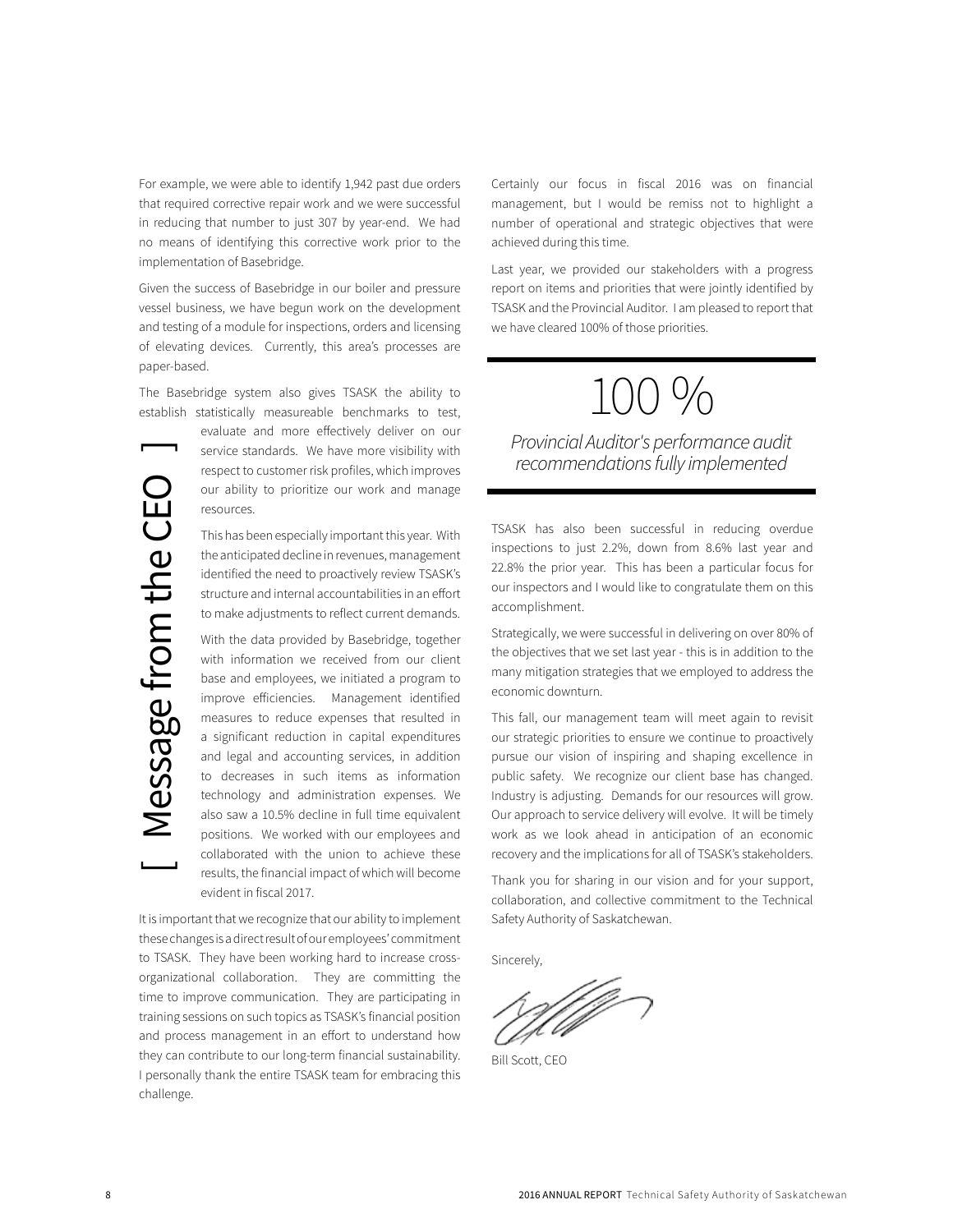### **+**Management's Discussion of Financial and Operational Performance

The purpose of Management's Discussion of Financial and Operational Performance is to enhance our financial and operational context to support the disclosures contained in the 2015-16 audited financial

### **Fiscal 2015-16 Review of Financial Performance**

vessels, and elevators, which are largely stationary

From a revenue recognition and cash flow perspective, recognized as revenue over a one to five-year period, means that TSASK has a core base of stable, dependable



### *increase in total number of inspections* 15,104  $+10.4\%$

resulting from the economic downturn in the province. The total number of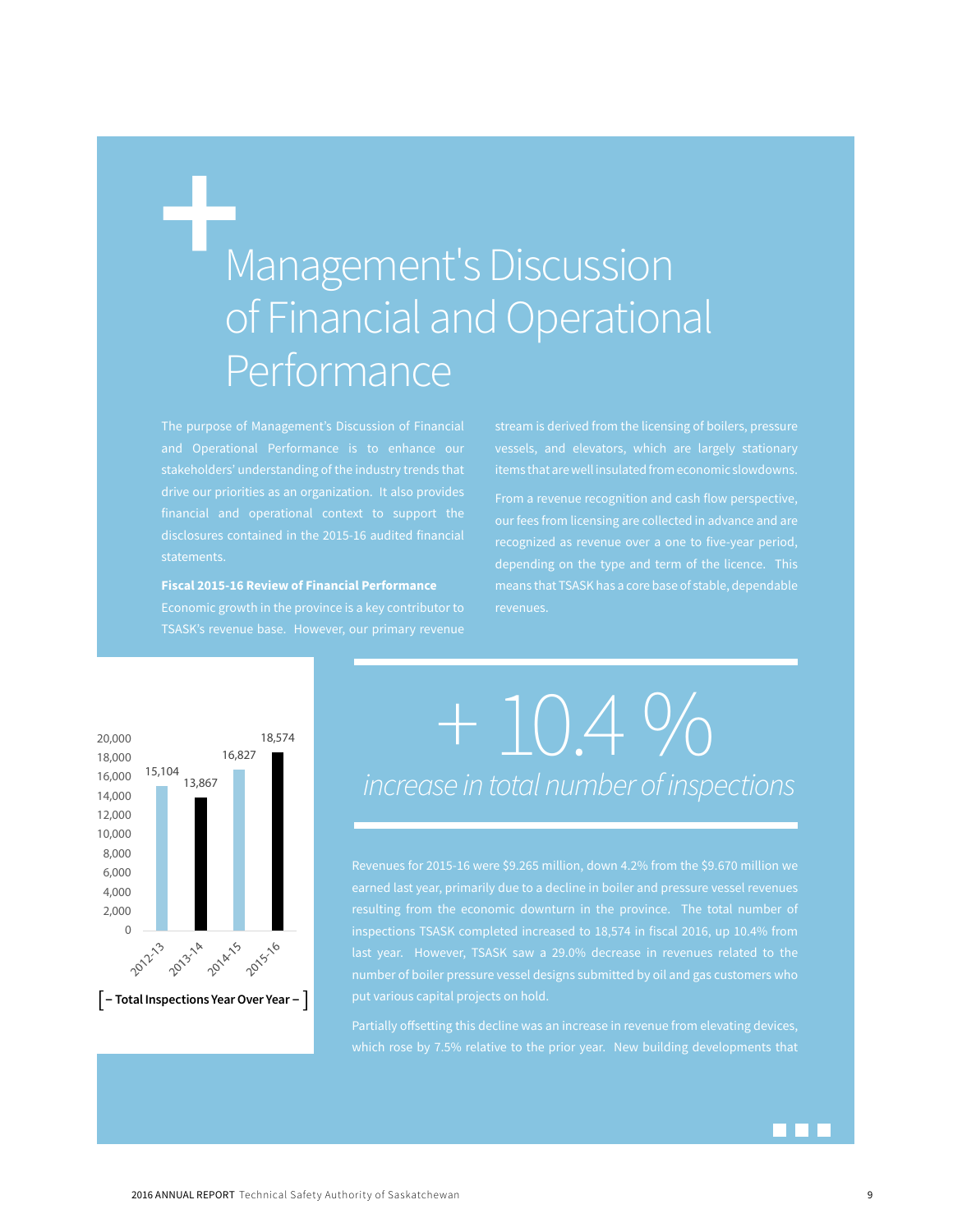began in fiscal 2015 have continued, resulting in more equipment being licensed in the province and increasing the demand for elevator inspections.

Total amusement ride revenues increased by approximately 17.7% compared to the prior year. While there was a minor increase in the number of amusement rides licensed in the province in 2016, demand for ride designs and acceptance inspections rose, driving the revenue growth in this business line.

### **Expenses**

TSASK's expenses for 2015-16 were \$9.514 million, which compares to \$9.332 million last year.

Salaries and benefits were up approximately 9.5% to \$6.999 million in fiscal 2016, compared to the previous year. The increase reflects annual salary increases for in-scope and out-of scope employees, and severance costs associated with organizational restructuring. It also reflects costs for additional resources that were put in place last year in response to growing demands from the industry that did not materialize.

Management undertook an internal review of its human resource requirements and implemented an organizational restructuring to better align staffing levels with current demands of the business. Full-time equivalent (FTE) positions declined by approximately 10.5%, to 60.5 positions from 67.6 at 2014-15 year-end. Savings from this initiative will be realized in future years.

The second most significant variance in the expense category was amortization, which was \$421,142 in fiscal 2016, up 37.1% from the \$307,483 recorded in fiscal 2015. This reflected a full year of

**29.1 24.5**

Administration Operations

**36.0**

June 30, 2016

**38.5**

June 30, 2015

amortization for the Saskatoon office relocation, the Basebridge software, and computer hardware that was required to transition from the legacy system.

Rent, space and equipment expenses decreased by \$278,669, or 27.6%, to \$730,557 for fiscal 2016. Lower information technology costs were achieved by moving TSASK's requirements in-house. The decrease was somewhat offset by a full year of rent for the Saskatoon location and higher fees related to a full year of Basebridge subscriptions.

Legal, accounting and other service expenses declined 35.2% in fiscal 2016. Administrative expenses were down more than 35.4% and other business expenses were 18.3% lower than the prior year. All of these results reflect the success of management's cost containment strategies that were implemented during the year to address the recent decline in revenues.

### **Capital Expenditures**

Total capital expenditures for the year of \$171,711 were less than a third of the \$625,191 spent in fiscal 2015. The majority of the funds were spent on software development for the Basebridge elevator module. Management intends to hold capital expenditures to maintenance levels until the economy rebounds and TSASK is once again able to achieve revenue growth.

### **Net Assets**

TSASK's total net asset position was \$3.668 million as of June 30, 2016, a decrease of 6.4% from \$3.917 million on June 30th last year. It is comprised of an investment in capital assets, an operating reserve, as well as an externally restricted reserve. The \$400,000 that was previously held in a capital reserve has been transferred to

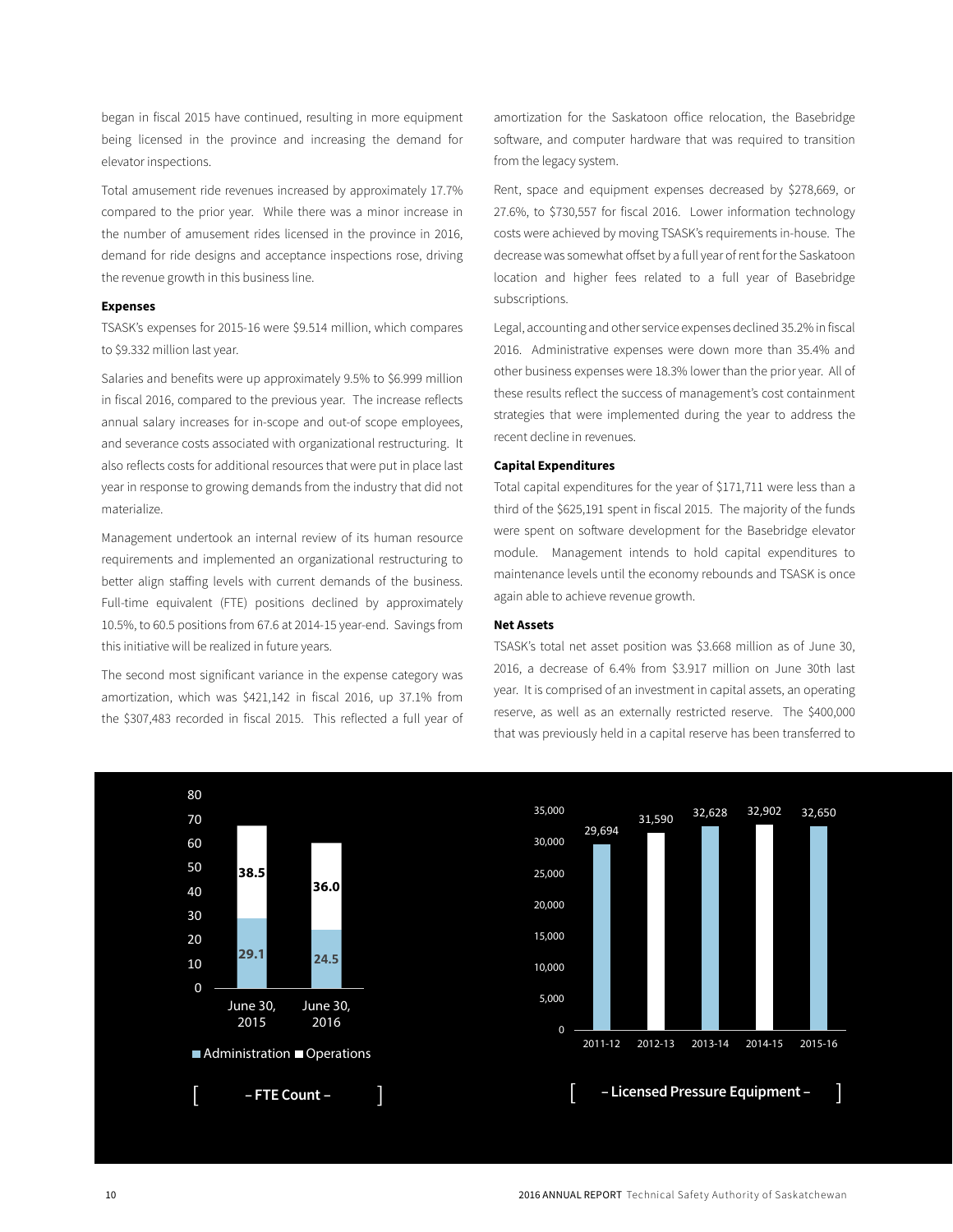TSASK is responsible for inspecting, regulating and licensing pressure vessel equipment, as well as elevating devices and amusement rides.

Government of Saskatchewan.

**Review of Operational Performance**

the operating reserve for capital projects that were implemented in the 2015-16 fiscal year. The reserve of \$600,000 was put in place in fiscal 2014 as required by the Safety Standards Agreement with the

The number of licenced pressure equipment items at the end of fiscal 2015-16 totalled 32,650, which compares to 32,902 for fiscal 2014-15 a net decrease of 252. The number of equipment items actually peaked at 32,915 during the year due to the addition of new gas plant equipment, steam assisted gravity drainage and some additional equipment added by a major potash producer. By yearend, however, these increases were offset by a reduction of licenced pressure equipment by companies who made the decision to deactivate some equipment due to the economic downturn.

Licenced elevating device inventory includes passenger and freight elevators, dumbwaiters, lifts for the physically disabled, construction personnel lifts, and ski lifts. In 2014-15, there were 3,827 units in Saskatchewan, which rose by approximately 2.9% to 3,938 by the end of fiscal 2016. More equipment is being licensed in the province and the demand for elevator inspections increased due to building developments and modernizations that began in 2015.

The number of amusement rides that were licensed to operate in Saskatchewan during 2015-16 was 386, which is up slightly from the previous year. In addition to its regular services, TSASK made a concerted effort to identify inflatables that were not licensed. This increase would have been higher had it not been for the decision by a large inflatable rental company to reduce inventory, and by traveling fair ride operators who reduced the number of amusement rides being brought to the province.

### **Quality Management Systems**

Quality Management Systems (QMS) are available to companies who are able to illustrate their commitment to safety and demonstrate increased internal accountability and quality control. Owners or insurers of pressure equipment establish a documented inspection program. The owners, which are primarily larger customers, employ their own qualified inspection personnel who are required to perform recognized, periodic inspections on equipment they own or insure. TSASK approves and audits those programs to ensure compliance.

TSASK remains committed to educating the industry on the benefits of developing a QMS program. There were eight companies representing 28.2% of all licensed provincial inventory operating under a QMS in fiscal 2016. In fiscal 2015, there were seven QMS companies, which comprised 22.3% of the provincial inventory. TSASK anticipates that this number will decline next year. The general slowdown in the industry could further reduce the numbers of operating equipment. As well, pending mergers and acquisitions in the oil and gas sector will likely cause existing QMS companies to alter equipment numbers.

### **Inspection Services**

Inspection services are integral to TSASK's mandate. They ensure that effective and efficient safety programs are in place to support the growth of the provincial economy. They also confirm continued compliance by various Saskatchewan industry participants who are contributing to the province.



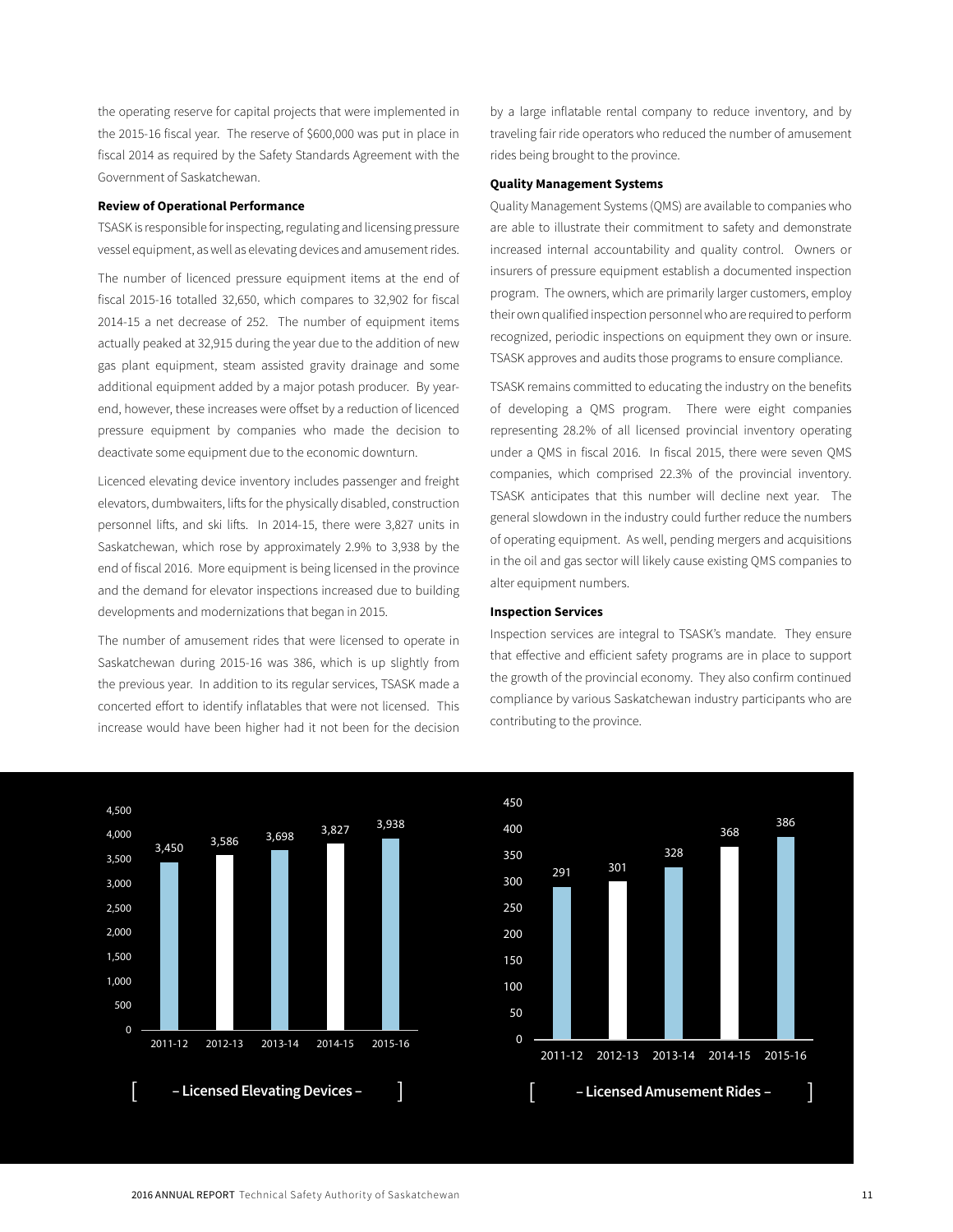The table below illustrates TSASK's inspection services relative to the prior fiscal years.

|                                                                  | <b>2013-14 Actual</b> | <b>2014-15 Actual</b> | <b>2015-16 Actual</b> | % Increase /<br><b>Decrease Over Last</b><br>Year |
|------------------------------------------------------------------|-----------------------|-----------------------|-----------------------|---------------------------------------------------|
| In-service pressure equipment                                    | 5,951                 | 9,513                 | 9,804                 | 3.1%                                              |
| <b>Pressure equipment installation</b><br>acceptances            | 4,961                 | 3,987                 | 5,010                 | 25.7%                                             |
| <b>In-service elevating devices</b>                              | 2,368                 | 2,747                 | 3,165                 | 15.2%                                             |
| Elevating device modification,<br>modernization and installation | 248                   | 239                   | 237                   | (0.8%)                                            |
| Amusement ride initial set-up                                    | 339                   | 341                   | 358                   | 5.0%                                              |
| <b>Total TSASK Inspections</b>                                   | 13,867                | 16,827                | 18,574                | 10.4%                                             |
| <b>Quality Management System</b><br>inspections                  | 1,406                 | 852                   | 2,238                 | 162.7%                                            |
| <b>Total Provincial Inspections</b>                              | 15,273                | 17,679                | 20,812                | 17.7%                                             |

[ **– TSASK & QMS Inspection Services –** ]

It is important to note that annual inspections are not required on all pressure equipment. We conduct periodic inspections to determine the condition of the equipment and its fitness to continue to operate safely, considering the operating conditions and environment. Inspection frequencies vary between one and five years, consistent with accepted regulatory practices. Periodic inspections by TSASK during fiscal 2016 represented 41.8% of the total inventory that TSASK is responsible to inspect.

TSASK conducted 9,804 in-service pressure vessel inspections in fiscal 2016, which is a 3.1% increase relative to the previous year, and once again tops the organization's previous best. We were also successful in increasing the number of pressure equipment installation acceptances relative to the prior year by 25.7%. These results are directly related to the implementation of Basebridge, which provides the organization with better reporting that management has utilized to improve procedures, create new efficiencies and more accurately allocate resources. As well, TSASK had previously added to its capacity in this area, which contributed to the increase and enabled TSASK to substantially reduce overdue inspections.

*Licenced Elevating Devices* changes to our own processes, allowed us to increase efficiencies QMS inspections were up 162.7% relative to last year. Improvements in the information we receive from QMS companies, coupled with and enhance how we monitor their reports.

### **TSASK & QMS Boiler & Pressure Vessel Inspections**

TSASK continues to be extremely successful in reducing the number of outstanding inspections that are six months or more past the standard inspection frequency. Last year, TSASK reported that it had reduced outstanding inspections by approximately 59.9% since the

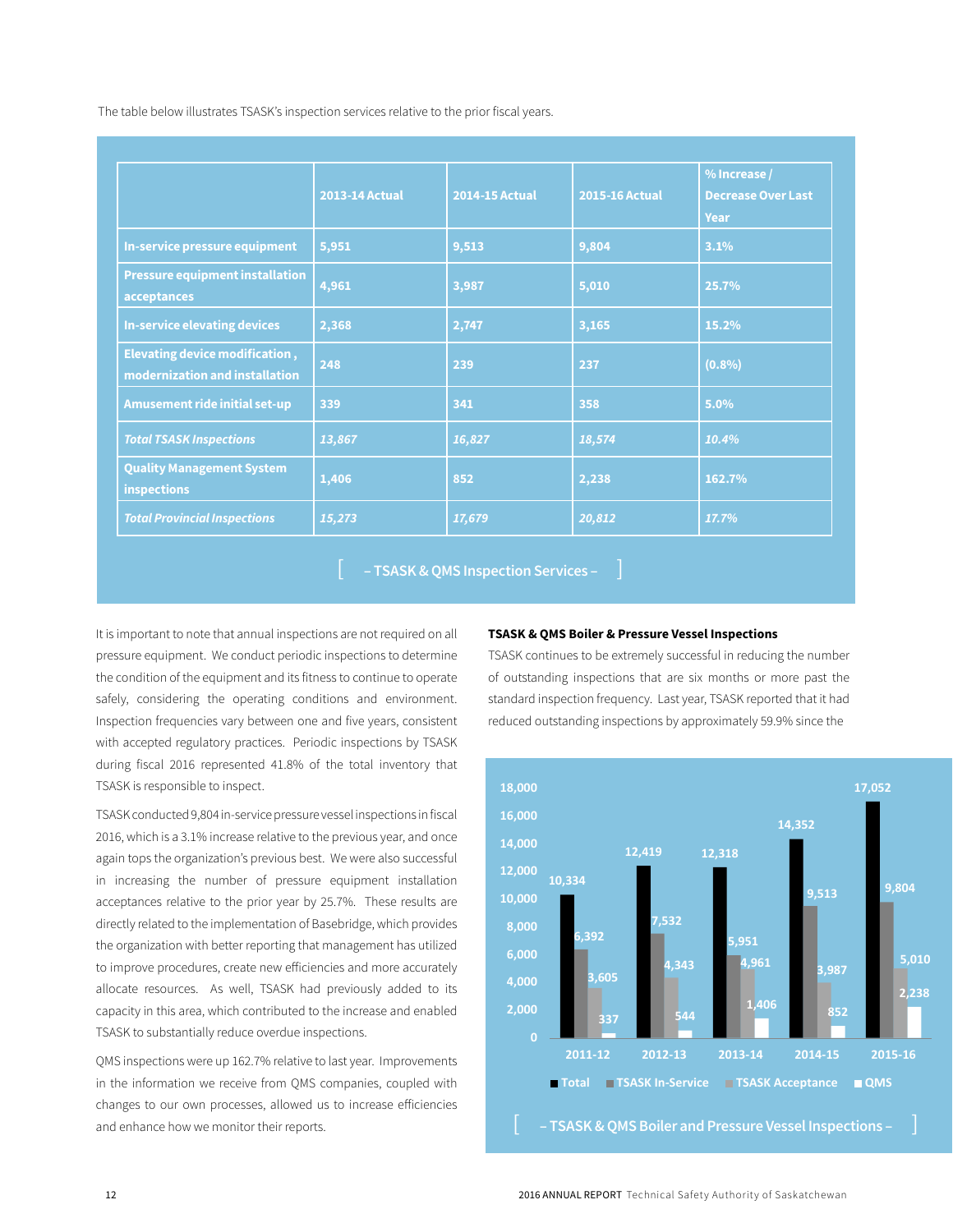establishment of TSASK as a stand-alone organization. At that time, TSASK had reduced the outstanding inspection count from 22.8% of licensed inventory at its inception, to 8.6% after five years. By the end of fiscal 2016, outstanding inspections stood at just 2.2%, almost a three-fold improvement from the prior year.

Compared to 2014-15, elevating device inspections increased by 15.2%, to 3,165 completed in-service inspections in fiscal 2016. Demand for acceptance inspections, which require more time, resulted in 237 inspections being performed on new installations or major modifications. By adjusting capacity to meet demand, TSASK was able to increase inspections to keep up with rising inventory, while continuing to complete the high number of acceptance inspections.

Similar to pressure equipment, it is not required that all elevating devices receive an annual inspection. However, the percentage is significantly higher, as elevators operate in an environment of higher mechanical wear and tear due to the cyclical nature of their operations. In 2015-16, 86.4% of all elevating devices received an inspection, which compares to 78.0% last year.

All amusement rides that are operated in the province are inspected annually, and TSASK continues to perform to this high standard.

### **Pressure Equipment Competency Certifications**

In addition to administering inspection services, TSASK provides programs to ensure companies and people responsible for pressure equipment meet minimum competency standards. In 2015-16, TSASK issued 123 Certificates of Authorization to companies having demonstrated quality control systems for the installation, repair, alteration and/or manufacture of pressure equipment.

There were 16 new companies included in this total. These certificates are valid for three-year periods before mandatory review and re-certification. There are 390 Certificates of Authorization currently issued. These companies are further supported by the 2,180 qualification licenses issued to pressure welders. During fiscal 2016, TSASK administered 1,057 physical demonstration and examination tests of welders, and assessed qualifications held by welders from other provinces and authorized testing companies.

In response to customer demands, TSASK maintained weekly testing in both Saskatoon and Regina.

### **Design Survey**

TSASK reviews designs for pressure equipment and elevating devices that are to be operated in Saskatchewan to determine that the design complies with provincial legislation as well as relevant codes and standards.

In fiscal 2016, 1,576 pressure equipment designs were reviewed and registered, which compares to 2,154 and 1,847 in the previous two years. After two years of consistent growth, boiler pressure vessel design registrations decreased by 26.8% in fiscal 2016, reflecting the decline in demand from the industry.

TSASK introduced new boiler pressure vessel service level options in an effort to create a process for urgent reviews to be completed while efforts continue to reduce wait times. As well, we are now accepting submissions electronically and have implemented a single invoicing system to reduce paperwork.

There were 214 elevating device plans registered during the year, which is up slightly from last year.

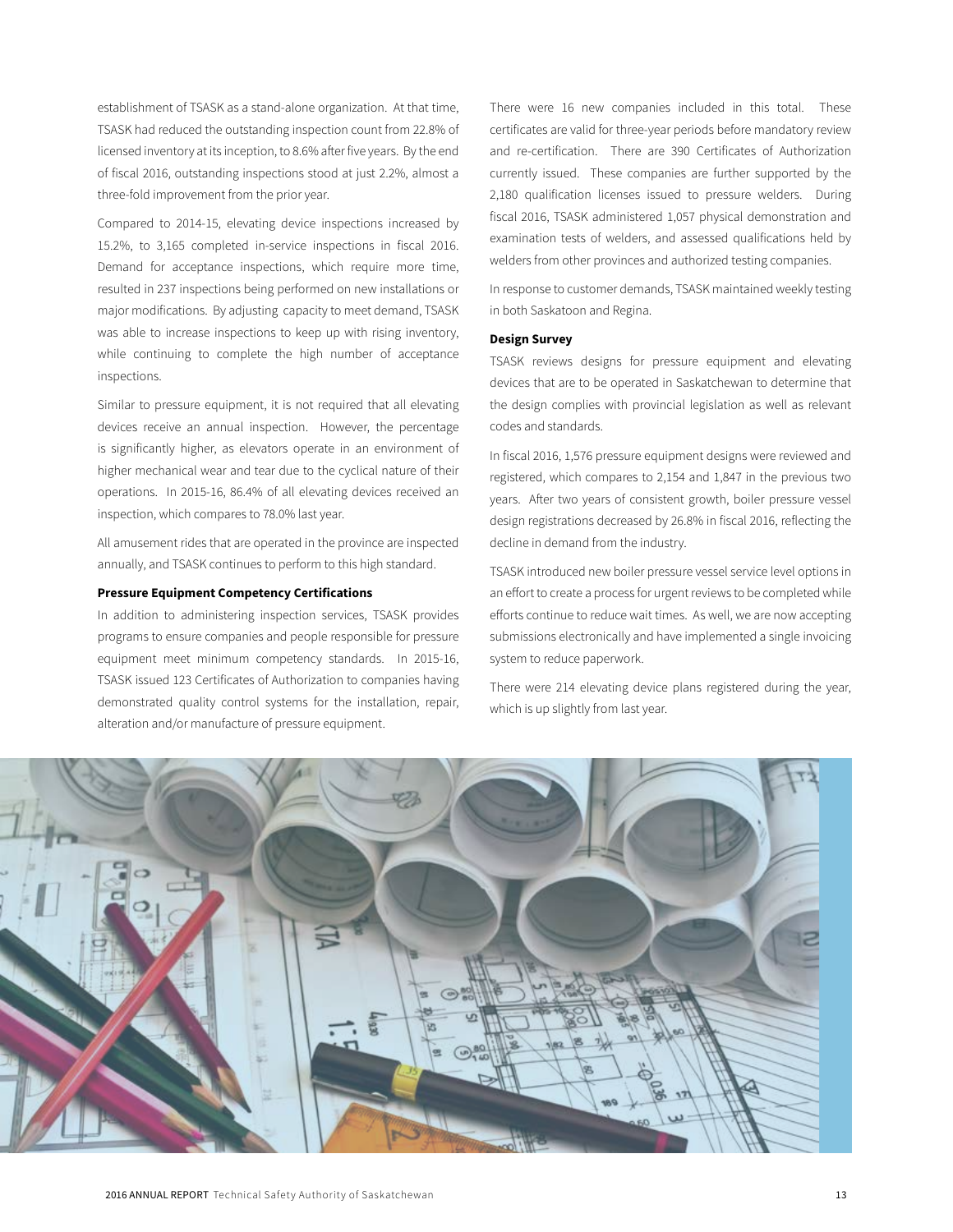

**37 TSASK administers the third highest number of**<br>**37 Archives the standardized exams in the country, exceeded**<br>only by Alberta and Ontario. *only by Alberta and Ontario.*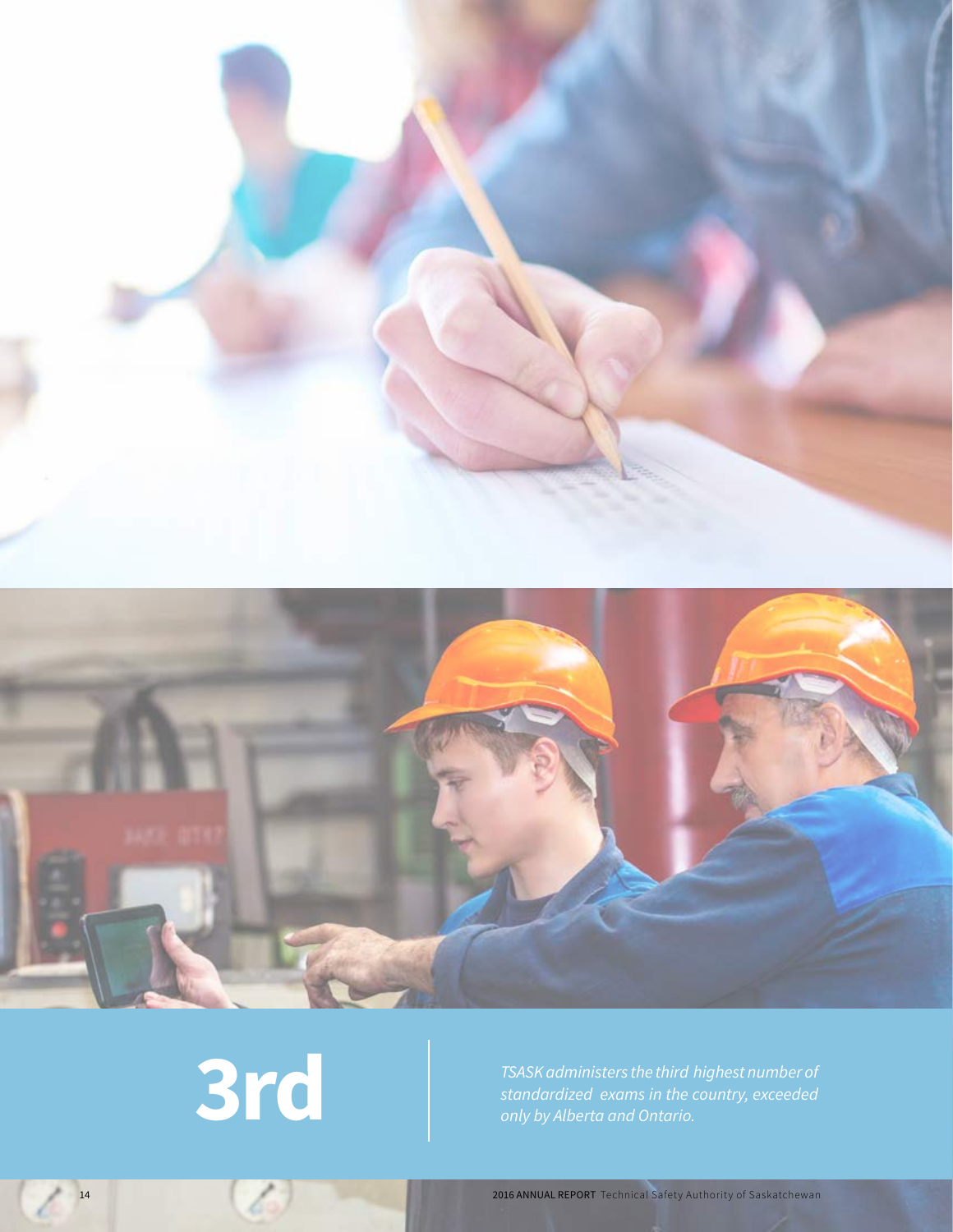### **Power Engineering**

At year-end, there were 11,124 valid power engineering licences for boilers and refrigeration plants operating in the province, down slightly from 11,550 at the same time in the prior year. Power engineering licences are renewed every year or every five years, and this year TSASK processed 1,933 renewals, which compares to 1,834 last year.

TSASK conducted 3,291 examinations for people working towards a new or upgraded certificate level, which compares to 3,580 in 2014- 15. Last year, we increased the frequency of exams in Regina from quarterly to monthly for those individuals seeking certification and we implemented the same change in Saskatoon in fiscal 2016.

TSASK actively participates with a national committee that has standardized an examination question bank and examination policy. This allows for the recognition of a power engineer's certification by other provinces. TSASK administers the third highest number of standardized exams in the country, exceeded only by Alberta and Ontario.

We have implemented a policy to confirm educational qualifications for candidates educated outside of the country, and we will be providing feedback on all multiple choice exams in the new year.

In addition to this examination work, TSASK continues to promote power engineering as a career. The lack of skilled operators has been a limiting issue for industry. This has presented an opportunity to become involved in a program that is now being recognized and promoted in support of the industry. SaskPower, the Prairie South School Division and TSASK work together to support Saskatchewan youth who want to become skilled in this highly sought after profession. SaskPower provides hands-on training at its Poplar River Station, while the Prairie South School Division provides course training that is recognized as 20 and 30 level high school credits. TSASK formally recognizes these components as approved course materials, which allows students to take the national certification examination. TSASK also worked with the Sun West Distance Learning Centre in Kenaston to support web-based power engineering courses.

### **Accidents**

TSASK is pleased to report that there were no fatalities or serious injuries associated with the failure of equipment. In total, there

were seven accidents reported to TSASK during the 2015-16 fiscal year, which is down from nine accidents the previous year. There were four boiler and pressure vessel accidents (four in fiscal 2015), two elevating device accidents (compared to three last year) and one amusement ride accident (two in fiscal 2015). All reported accidents were investigated for cause. A determination was then made with respect to the need for targeted or general industry awareness or corrective actions.

As a direct result of equipment review, TSASK implemented a new policy of annual internal escalator inspections and issued a directive to clients regarding escalator maintenance and testing.

### **Appeals**

The Boiler and Pressure Vessel Safety Board, an initiative established within *The Boiler and Pressure Vessel Act, 1999*, hears appeals against the decisions of the Chief Inspector. The Board has the authority to review decisions related to the cancellation or suspension of a licence, the refusal to register or deregister a design and the cancellation or suspension of an Inspection Certificate, a Certificate of Authorization, or a Certificate of Qualification.

There were no appeals received by the Boiler and Pressure Vessel Safety Board in 2015-16.

### **Status of Acts and Regulations**

Although TSASK operates at arm's length from the provincial government, the Ministry of Government Relations remains responsible for the establishment of public policy as well as the maintenance and amendment of all associated acts and regulations. TSASK has, and continues to survey its clients and shares all of the results with government in an effort to inform and advance regulatory change.

### **Saskatchewan Integrity Association**

TSASK was integral in the creation, and is supportive of, the ongoing operation of the Saskatchewan Integrity Association (SIA). SIA is an owner association of pressure equipment inspectors and company integrity management inspectors who are focused on continuously improving and optimizing safety, reliability and integrity of pressure equipment within Saskatchewan facilities. During fiscal 2016, there were 17 member companies, down from 21 the prior year due to restructuring in the industry. This still represents 39.8% of licensed pressure equipment in the province, up from 36.7% last year.

TSASK was integral in the creation of<br>the Saskatchewan Integrity Association,<br>representing 39.8% of licensed pressure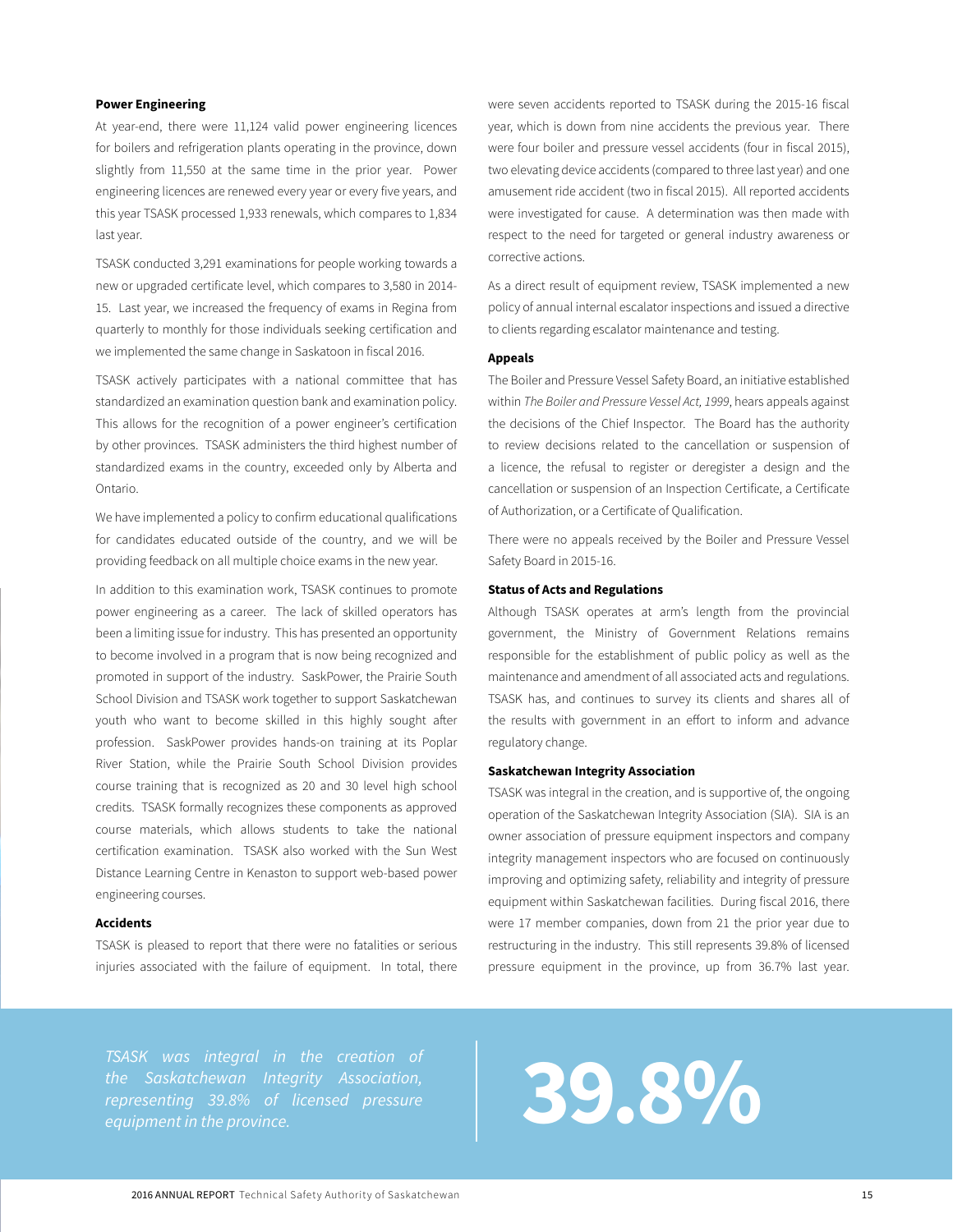SIA has a constitution and defined membership criteria. In addition to regular memberships, there were a number of associated memberships issued during the year to those people or companies that provide inspection services but do not meet the formal SIA criteria.

SIA was instrumental in the consultation and development of changes to policies and procedures used by TSASK for such topics as pressure piping design registration, QMS reporting, and incident reporting definitions. Developments of those policies went through additional review and comment during fiscal 2016, and are now being implemented. SIA continues to meet and provide the venue for regulator/industry communication and collaboration.

### **Participation in the Standard Development Process and Liaison with Industry and Other Regulators**

TSASK continues to contribute to, and participate in, national and international standards development. As members of the Canadian Standards Association (CSA), the National Board of Boiler and Pressure Vessel Inspectors (NBBI), and the American Society of Mechanical Engineers (ASME), TSASK personnel continue to participate on the following technical committees related to codes and standards adopted under provincial legislation:

- CSA B51 Boiler, Pressure Vessel and Pressure Piping Code;
- CSA B52 Mechanical Refrigeration Code;
- CSA B44 Elevating Devices;
- ASME Boiler and Pressure Vessel Code pressure vessel, nondestructive examination, and welding committees;
- Association of Chief Boiler and Pressure Vessel Inspectors (ACI);
- Association of Provincial Chief Elevator Inspectors (APCEI);
- Standardization of Power Engineers Examinations Committee (SOPEEC).

TSASK is also committed to ensuring that it maintains effective liaisons with other regulators and industry by attending and participating in the following associations and committees:

- Saskatchewan Integrity Association (SIA);
- Upstream Chief Inspectors Association (UCIA);
- International Pressure Equipment Integrity Association (IPEIA);
- Saskatchewan Power Engineers Technology Program Advisory Committee.

### **Public Education and Information Sessions**

As a means to identify and meet the needs of those that have an interest in our public safety systems, TSASK continues to develop and deliver public education and information sessions.

We once again sponsored and presented at the International Pressure Equipment Integrity Association meetings. Additionally, TSASK has continued the practice of delivering a presentation on legislation and

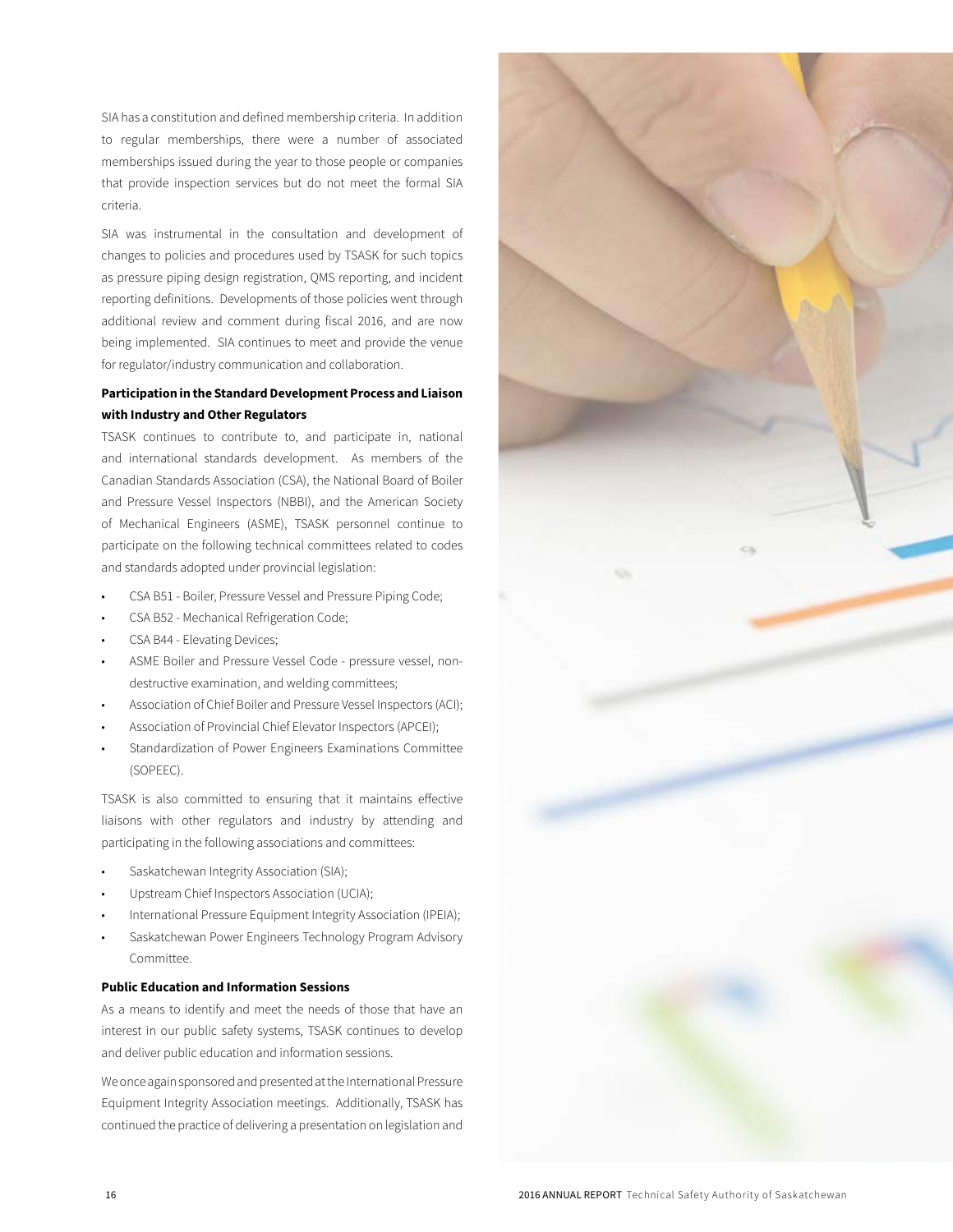

how it affects the certification and licensing of power engineers as part of every entry-level limited power engineering examination.

We continue to offer a two-day seminar on Saskatchewan pressure equipment safety legislation that provides an overview of Saskatchewan provincial boiler and pressure vessel safety program requirements as well as an introduction to the scope and principles of the associated technical codes.

### **Risk Management**

Development of a comprehensive risk management program has been a very important strategic priority for TSASK, as it provides the strategic basis and operational framework for all that we do.

To gain an understanding of TSASK's risk environment, the current conditions in which the company operates must be reviewed from an internal and external risk management perspective. TSASK considers macroeconomic and environmental risks, the size, nature and unique characteristics of the various industries it serves, and its customer base.

In early 2016, we implemented our enterprise risk management framework to bring substance to this assessment process. We have incorporated that work into our business planning processes to better inform our decision-making and resource allocation choices, while at the same time ensuring we continue to fulfill our mandate. It was timely work given the impact that the downturn in the economy would have on our business in the short-term. We now have the framework and additional tools in place to adjust the business quickly, thoughtfully and prudently.

Our Basebridge software includes a risk assessment system. This allows us to assess and record equipment risk and assign a Risk Priority Number (RPN) for each piece of equipment. We will quantify the risk, based on the calculation of three criteria:

- 1. Probability probability that the equipment could fail, using variables such as condition and design;
- 2. Severity consequences if the equipment were to fail, based on variables such as location and dependence of other processes on the equipment; and
- 3. Detection the effectiveness of processes and controls that could detect a problem before failure occurs.

By determining the RPN scores for equipment, TSASK is able to categorize and query equipment by risk, allowing appropriate actions to be taken. The risk assessment system is currently in place for boilers and pressure vessels and we now have over 15,000 items rated with an RPN score. We are continuing to utilize this risk information to develop new inspection frequency criteria and are using this data to make operational decisions for high risk items. These actions have positively reduced the risk level associated with the equipment involved.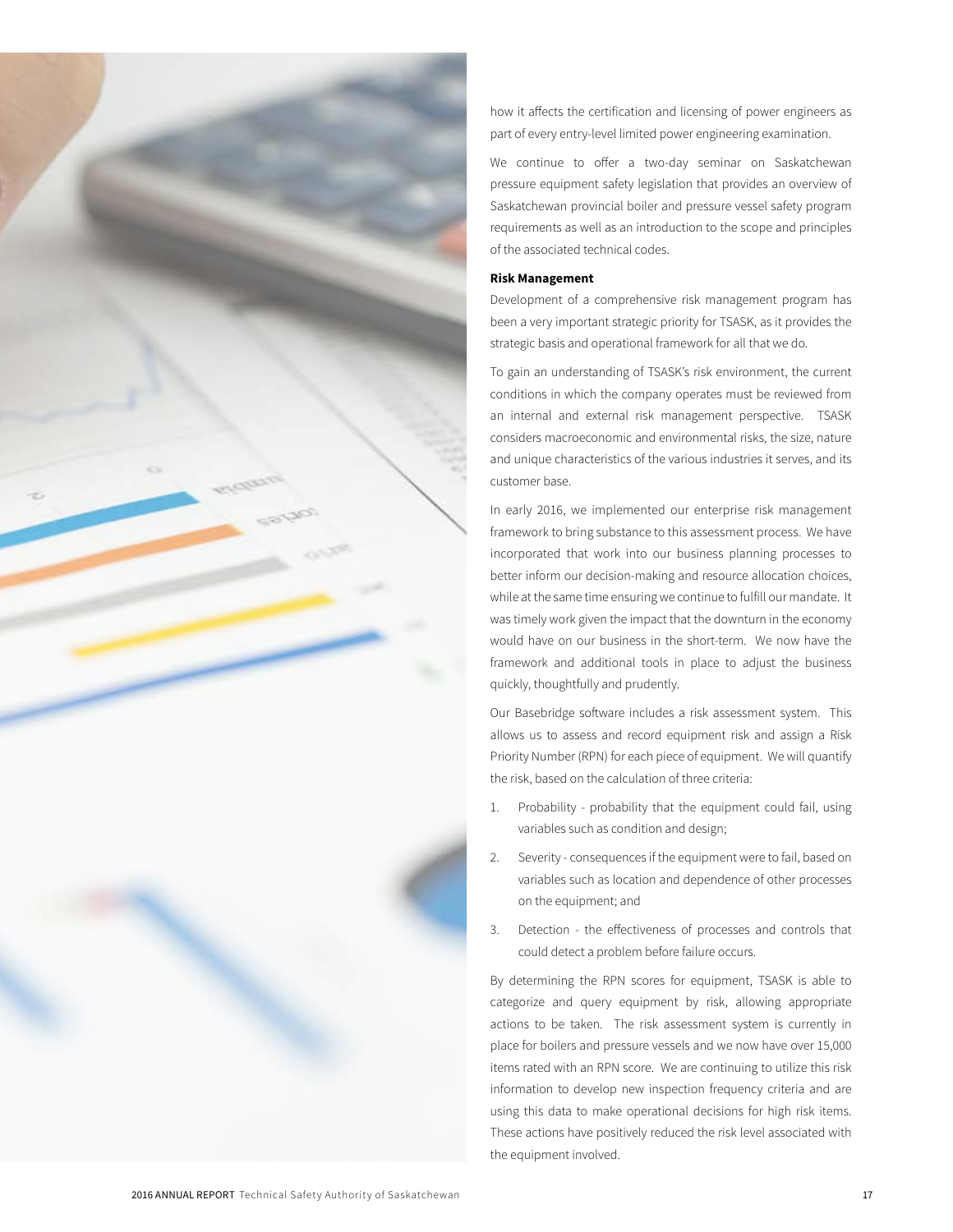### **+**Message from the Chair of the Board **Robert Watt**

Fiscal 2015-16 was a challenging year for the Technical Safety Authority of Saskatchewan. The economic downturn in Saskatchewan forced many TSASK customers to modify their operational and capital plans, and this impacted our revenues for the year. Management was able to take advantage of the work it had done over the past three years to refine its internal capabilities and adjust to these new economic realities.

Management's focus on fiscal stability and strengthening service delivery in this environment has allowed TSASK to create sustainable efficiencies that will contribute to the long-term viability of the organization. On behalf of the Board of Directors, I acknowledge the TSASK team for their hard work, flexibility and commitment.

As a Board, in addition to our stewardship and fiduciary responsibilities, one of our primary objectives this year has been board renewal. A number of our directors who joined TSASK when it was first created have completed or are nearing the end of their term and are not eligible for reappointment as outlined in TSASK's Bylaw 1 – Appointment of Board Members.

I would like to acknowledge Mike Dumelie and Robert Shutzman, whose terms expired in August 2016. Mike served throughout his board term on the Human Resources Committee. Bob served as TSASK's first Chair, and also served on the Audit & Finance Committee. Their commitment to TSASK and their leadership has been invaluable.

We have completed our recruitment of new independent directors, and are extremely pleased that we have been able to attract significant talent to our Board.

- Tom Robinson, CPA, CA, retired Regional Managing Partner for KPMG LLP, has a wide range of experience in tax, audit and management consulting for the public and private sector. Tom is a member of the Board's Human Resources Committee.
- Greg Mrazek, CPA, CA, joins our Audit & Finance Committee. He is a retired Chartered Accountant with significant experience working in private sector organizations and with Saskatchewan crown corporations.
- Norm Beug, P. Eng, former Sr. Vice President, Potash Operations for the Mosaic Company, having retired in 2013. He had overall responsibility for Mosaic's six potash mining operations in Canada and the USA. He earned his Mechanical Engineering degree from the University of Saskatchewan and has significant governance and industry experience. Currently he's Chair of the Board of Tourism Saskatchewan.

In April 2017, my final term will expire. To facilitate the transition, Ken From, Vice Chair will become Chair on October 1, 2016 and Tom Robinson will become Vice Chair on that date. It has been an honour to serve TSASK as its Chair and to be a part of its evolution. As I leave as Chair I am confident that TSASK is in good hands going forward.

Soleest Watt

Robert Watt Chair

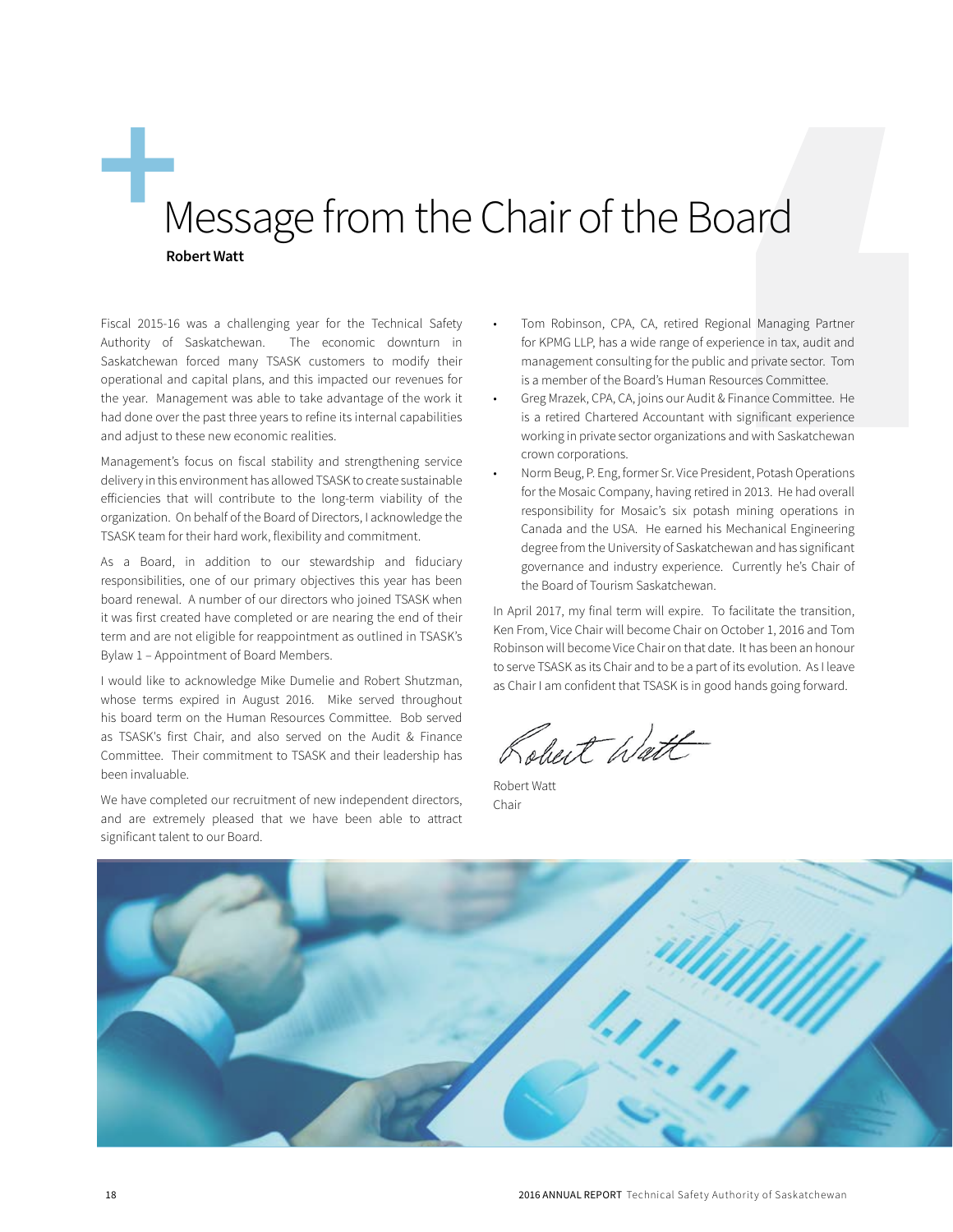

### Norm Beug

Norm Beug is the former Sr. Vice President, Potash Operations for the Mosaic Company having retired in 2013.

Norm was a member of the Mosaic senior leadership team. He had overall responsibility for Mosaic's six potash mining operations in Canada and the USA.

A native of Saskatchewan, Norm earned his Bachelor's degree in Mechanical

Engineering from the University of Saskatchewan in 1974. He is the former Chairperson of the Canadian Fertilizer Institute, is a board member of SaskEnergy and Chair of the Board of Tourism Saskatchewan. He was a member of the Regina Symphony Orchestra Board, the Board for the Hospitals of Regina Foundation and the past honorary chair of the Saskatchewan Roughriders Centennial Advisory Committee. Norm is Past President of the Saskatchewan Mining Association and the Past Chair of the Saskatchewan Potash Producers Association. **Marm Beug**<br>
Morm Beug is the former<br>
Sr. Vice President, Potash<br>
Operations for the Mosaic<br>
Company having retired ir<br>
Company having retired ir<br>
Company having retired ir<br>
education<br>
leadership team. He had<br>
overall resp

In 2002, Norm was named as one of the ten most influential business men in Saskatchewan for his work as a Business Ambassador. In 2005, Norm was honoured with a Centennial Medal from the Government of Saskatchewan. He lives in Regina.



Michael Dumelie

Michael Dumelie is a partner in Oxford Libero Consulting, a company he established in 2009. He is also an owner of Exeter Developments and Exeter Construction and a partner with Green Growth Capital. Prior to that, he was a Senior Vice President of Business Solutions and a Director of Information Technology for CUETS/Bank of America from 2001 to 2008. He was a Director of Information Management at Saskatchewan Environment and Resource Management from 1998 to 2001, and from 1994 to 1998 Director of Information and Finance and Administration for Saskatchewan Health.

Mike has served on the Mayor's Economic Development Committee in Regina. He has been involved with the Certified Management Accountants organization at the local, provincial and national level, and is active in coaching local and high-performing hockey teams. He lives in Regina.



Ken From

*Member: Human Resources Committee Vice Chair: Board of Directors*

Ken From is a Professional Engineer who has spent over a decade involved in the public safety aspect of engineering, including serving as CEO of TSASK from 2010 to 2012. Currently the CEO of the Petroleum Technology Research Centre, Ken was previously involved in two junior oil companies operating in Saskatchewan. In addition, with 26 years at SaskEnergy, Ken served in a variety of roles, including Senior VP of Gas Supply and Business Development.

Ken brings many years of corporate and board experience from both the private and public sectors. He lives in Regina.



Peter Hoffmann

*Chair: Audit & Finance Committee*

Peter Hoffmann was Director of Corporate Development for the Saskatchewan Public Employees Benefits Agency from 2003 until 2008. Previous to that, he served in senior positions with the Saskatchewan Housing Corporation (SHC), including President and CEO of SHC from 1999 to 2001. He began his career with Saskatchewan Government Insurance in 1974.

In recent years, Peter has served as Chair and Past Chair of the Campion College Board of Regents and on the Board of Ranch Ehrlo Community Services Inc. He lives in Regina.



Keith Laxdal

*Member: Human Resources Committee*

Keith Laxdal has served as Chairperson of the Automobile Injury Appeal Commission since December 2009. From 1990 to 2008 he was Associate Deputy Minister, Finance and Administration Division for Saskatchewan Justice, Associate Deputy Minister of Saskatchewan Finance from 1987 to 1990 and Deputy Minister, Saskatchewan Revenue and Financial Services from 1984 to 1987. Keith began his career with the Budget Bureau in Saskatchewan Finance in 1967.

Keith's community involvement includes 17 years as a member of the Board of the Credit Union Deposit Guarantee Corporation, as well as serving on the Saskatchewan Film Classification Board and the South Saskatchewan Hospital Board. He lives in Regina.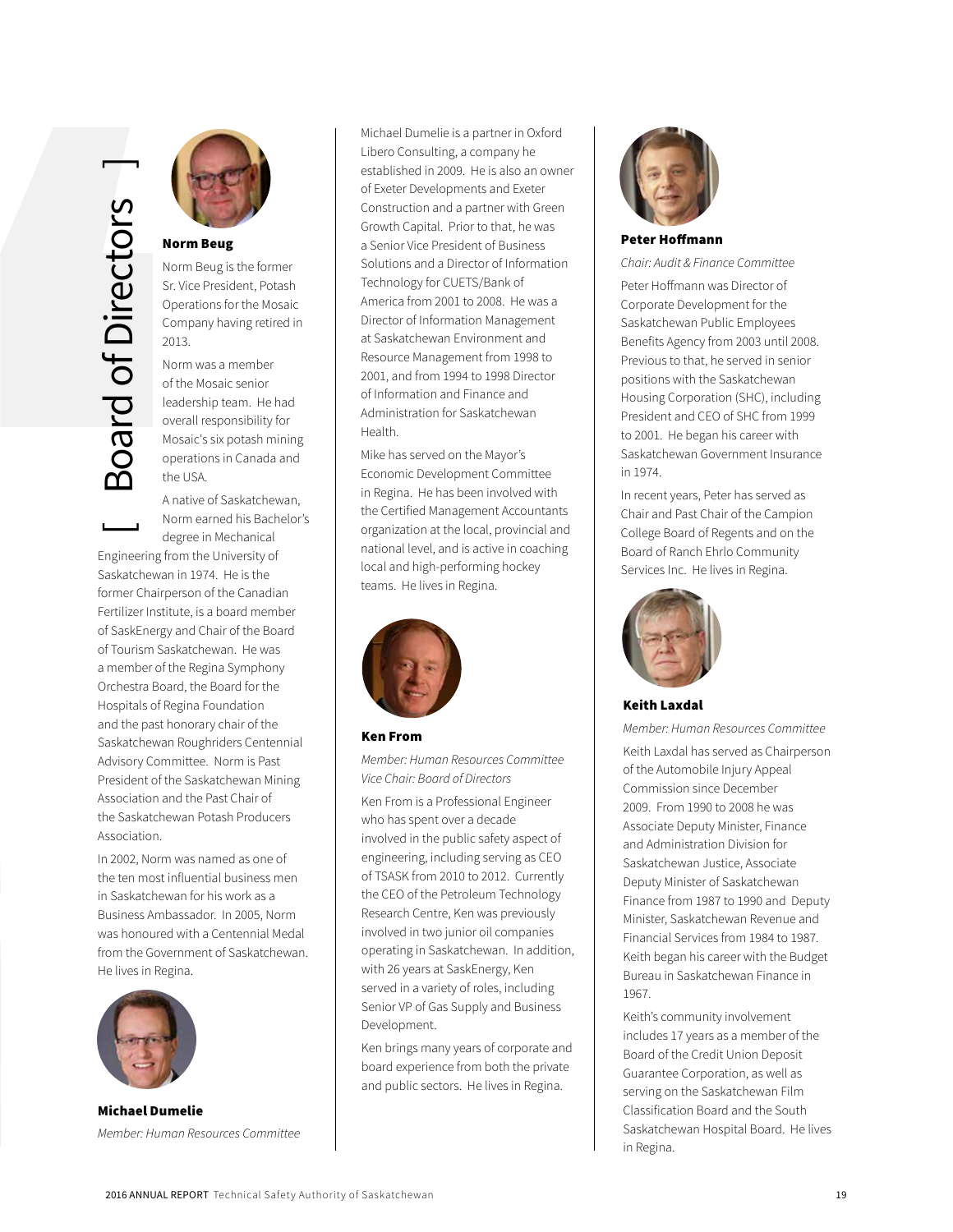

### Shara McCormick

*Chair: Human Resources Committee* Shara McCormick is Senior Director of Human Resources and Corporate Services at SaskTel, responsible for human resource strategic planning and development and corporate asset management. Shara has also been a Sessional Lecturer at the University of Regina. She lives in Regina.



### Greg Mrazek

*Member: Audit & Finance Committee*

Greg Mrazek obtained his Chartered Accountant designation in 1977 and has 34 years of work experience in Alberta and Saskatchewan. Greg spent six years in public accounting in Calgary providing audit assurance and financial consulting services to clients in industries such as oil and gas, real estate development, manufacturing and agriculture. In 1981, he moved to Regina as the Controller for Crown Investments Corporation, the holding company for Saskatchewan's commercial Crown Corporations. Greg was the Controller for SaskEnergy, Saskatchewan's natural gas utility from 1991 to 1997 and Vice President Finance from 1997 to 2009. As Vice President Finance, he was responsible for strategic planning, financial planning, financial reporting, treasury and administrative functions.

Greg was SaskEnergy's representative on the Canadian Gas Association's Corporate Affairs Committee from 1992 to 2005. He was also a speaker

at Crown Corporation Governance conferences organized by the Federated Press and The Canadian Institute. He lives in Regina.



Tom Robinson

*Member: Human Resources Committee*

Tom Robinson was a Regional Managing Partner for KPMG LLP as well as the Managing Partner for the Regina office for a number of years. He provided audit, business advisory and consulting services to large and medium sized organizations in the private and public sectors for 39 years. Tom has been committed to active community service for many years. Some of these roles included: President of the Saskatchewan Roughrider Football Club, President of SaskSport, Chairman and President of the 1987 Western Canada Summer Games, Vice President of Sponsorship for the 1995 Grey Cup, Chairman and Governor of the Board of Governors of the Canadian Football League. He lives in Regina.



Robert Schutzman

*Member: Audit & Finance Committee*  Bob Schutzman is the Director of Environmental Affairs for Canada for EVRAZ Inc. NA Canada, a Canada-wide, multi-plant management role he has filled since 1998, and during which time he was also EVRAZ's Canadian Director of Trade for five years. Previously, Bob held various positions with IPSCO Inc., was a regulator in the Water Quality Branch of Saskatchewan Environment and Public Safety from 1985 to 1990, an environmental engineer for the Potash

Corporation of Saskatchewan from 1980 to 1985, and held various engineering positions back to 1970.

Bob has been involved in a number of community and professional boards focused on environmental issues. He was a founding Director and past Chair of the Saskatchewan Environmental Industry and Managers Association and was also Chair of TSASK. He lives in Regina.



Robert (Bob) Watt

*Chair: Board of Directors Ex-Officio: Human Resources Committee Member: Audit & Finance Committee* Bob Watt is a retired partner of Deloitte. During his career, he managed the delivery of client services to a number of major companies in Saskatchewan and nationally and was City Leader for Deloitte from 2003-2010. As a result, Bob brings a particularly strong background in client service, as well as broad experience in management and corporate leadership.

Bob has also been a leader in community organizations in health and education, and is the Chair of the Audit Committee of the Western Surety Board as well as serving on several other boards of Regina-based organizations. He holds an Honours Business Administration degree from the Richard Ivey School of Business, University of Western Ontario, and earned his Chartered Professional Accountant designation in both Ontario and Saskatchewan, becoming a Fellow Chartered Professional Accountant in 1997. Bob received the Distinguished Community Service Award of CPA Saskatchewan. He lives in Regina.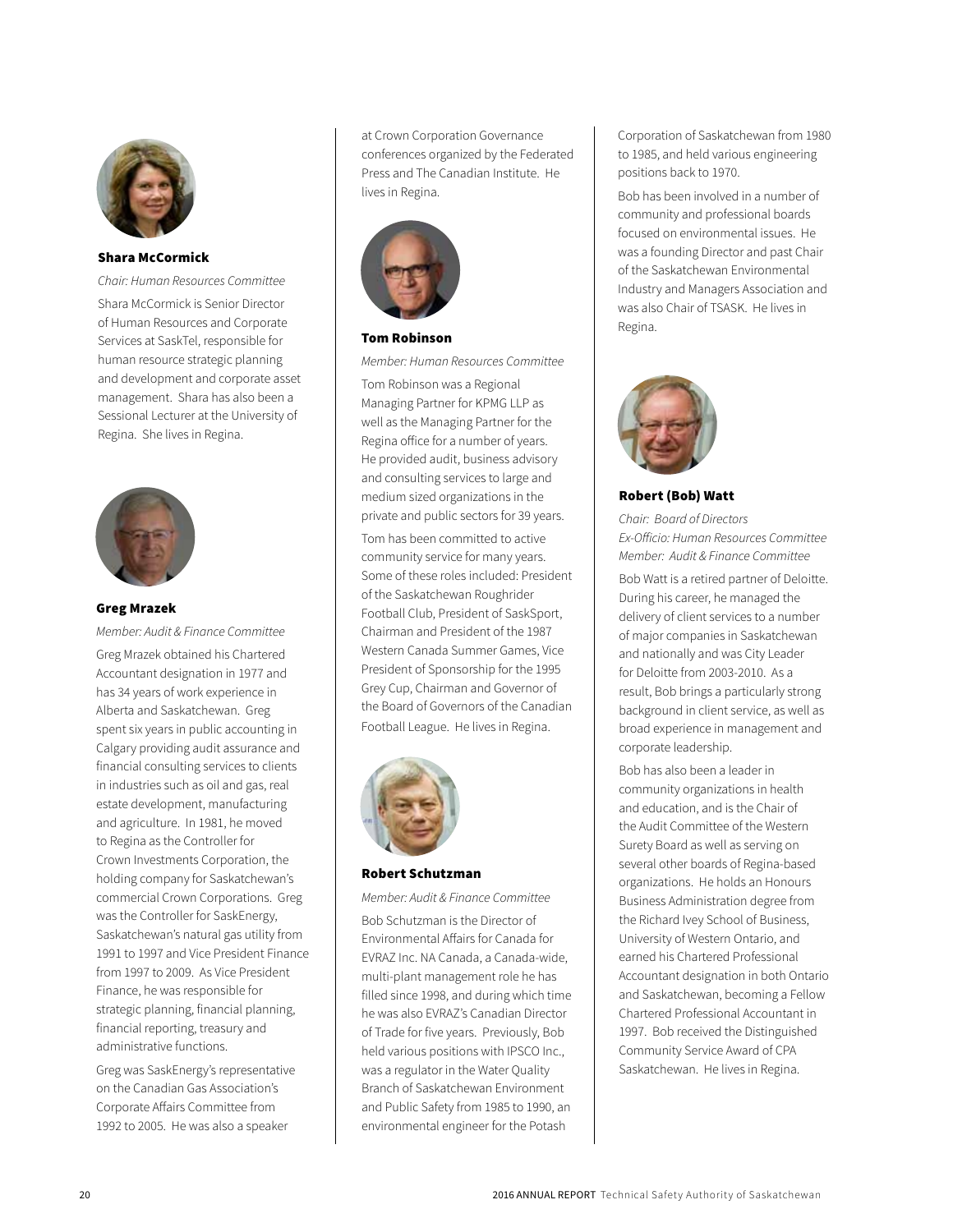### Management's Responsibility for the Financial Statements

To the Board of Directors:

Management is responsible for the preparation and presentation of the accompanying financial statements, including responsibility for significant accounting judgements and estimates in accordance with Canadian accounting standards for not-for-profit organizations and ensuring that all information in the annual report is consistent with the statements. This responsibility includes selecting appropriate accounting principles and methods, and making decisions affecting the measurement of transactions in which objective judgement is required.

In discharging its responsibilities for the integrity and fairness of the financial statements, management designs and maintains the necessary accounting systems and related internal controls to provide reasonable assurance that transactions are authorized, assets are safeguarded and financial records are properly maintained to provide reliable information for the preparation of financial statements.

The Board of Directors and the Audit & Finance Committee are composed entirely of Directors who are neither management nor employees of Technical Safety Authority of Saskatchewan. The Audit & Finance Committee is responsible for overseeing management in the performance of its financial reporting responsibilities, and for recommending approval of the financial statements to the Board. The Audit & Finance Committee has the responsibility of meeting with management and the external auditors to discuss the internal controls over the financial reporting process, auditing matters and financial reporting issues. The Audit & Finance Committee is also responsible for recommending the appointment of the Authority's external auditors.

MNP LLP, is appointed by the Board of Directors to audit the financial statements and report directly to them; their report follows. The external auditors have full and free access to, and meet periodically and separately with, both the committee and management to discuss their audit findings.

September 8, 2016

7g.

\_\_\_\_\_\_\_\_\_\_\_\_\_\_\_\_\_\_\_\_\_\_\_\_\_\_\_\_ \_\_\_\_\_\_\_\_\_\_\_\_\_\_\_\_\_\_\_\_\_\_\_\_\_\_\_\_

Chief Executive Officer Vice President, Corporate Services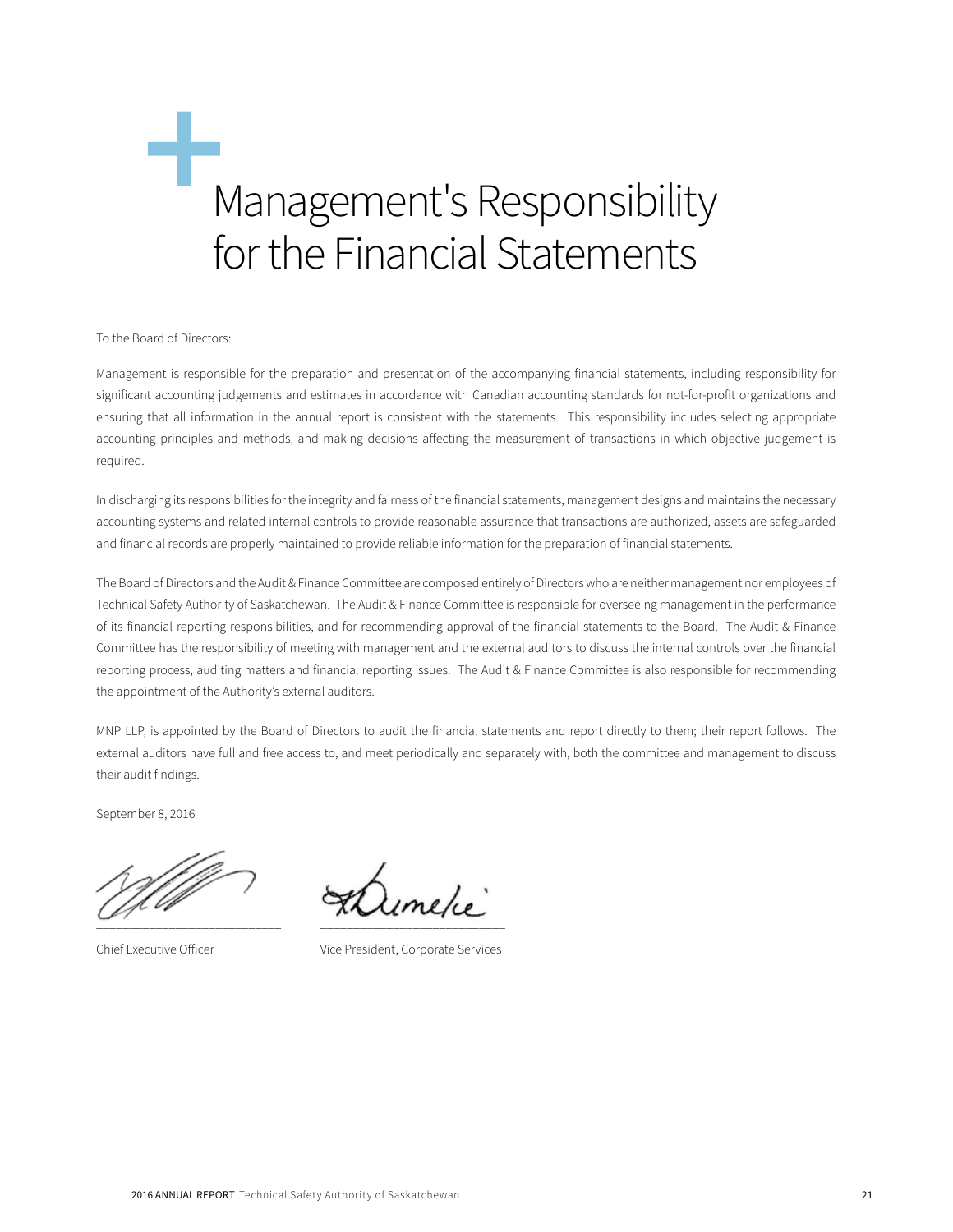# Independent Auditors' Report

### To the Directors of Technical Safety Authority of Saskatchewan:

We have audited the accompanying financial statements of Technical Safety Authority of Saskatchewan, which comprise the statement of financial position as at June 30, 2016, and the statements of operations and changes in net assets, and cash flows for the year then ended, and a summary of significant accounting policies and other explanatory information.

### Management's Responsibility for the Financial Statements

Management is responsible for the preparation and fair presentation of these financial statements in accordance with Canadian accounting standards for not-for-profit organizations, and for such internal control as management determines is necessary to enable the preparation of financial statements that are free from material misstatement, whether due to fraud or error.

### Auditors' Responsibility

Our responsibility is to express an opinion on these financial statements based on our audit. We conducted our audits in accordance with Canadian generally accepted auditing standards. Those standards require that we comply with ethical requirements and plan and perform the audit to obtain reasonable assurance about whether the financial statements are free from material misstatement.

An audit involves performing procedures to obtain audit evidence about the amounts and disclosures in the financial statements. The procedures selected depend on the auditors' judgement, including the assessment of the risks of material misstatement of the financial statements, whether due to fraud or error. In making those risk assessments, the auditor considers internal control relevant to the entity's preparation and fair presentation of the financial statements in order to design audit procedures that are appropriate in the circumstances, but not for the purpose of expressing an opinion of the effectiveness of the entity's internal control. An audit also includes evaluating the appropriateness of accounting policies used and the reasonableness of accounting estimates made by the management, as well as evaluating the overall presentation of the financial statements.

We believe that the audit evidence we have obtained in our audits is sufficient and appropriate to provide a basis for our audit opinion.

### Opinion

In our opinion, the financial statements present fairly, in all material respects, the financial position of Technical Safety Authority of Saskatchewan as at June 30, 2016 and the results of its operations, changes in net assets and its cash flows for the year then ended in accordance with Canadian accounting standards for not-for-profit organizations.

 $MNP$ LLP

September 8, 2016

Regina, Saskatchewan Chartered Professional Accountants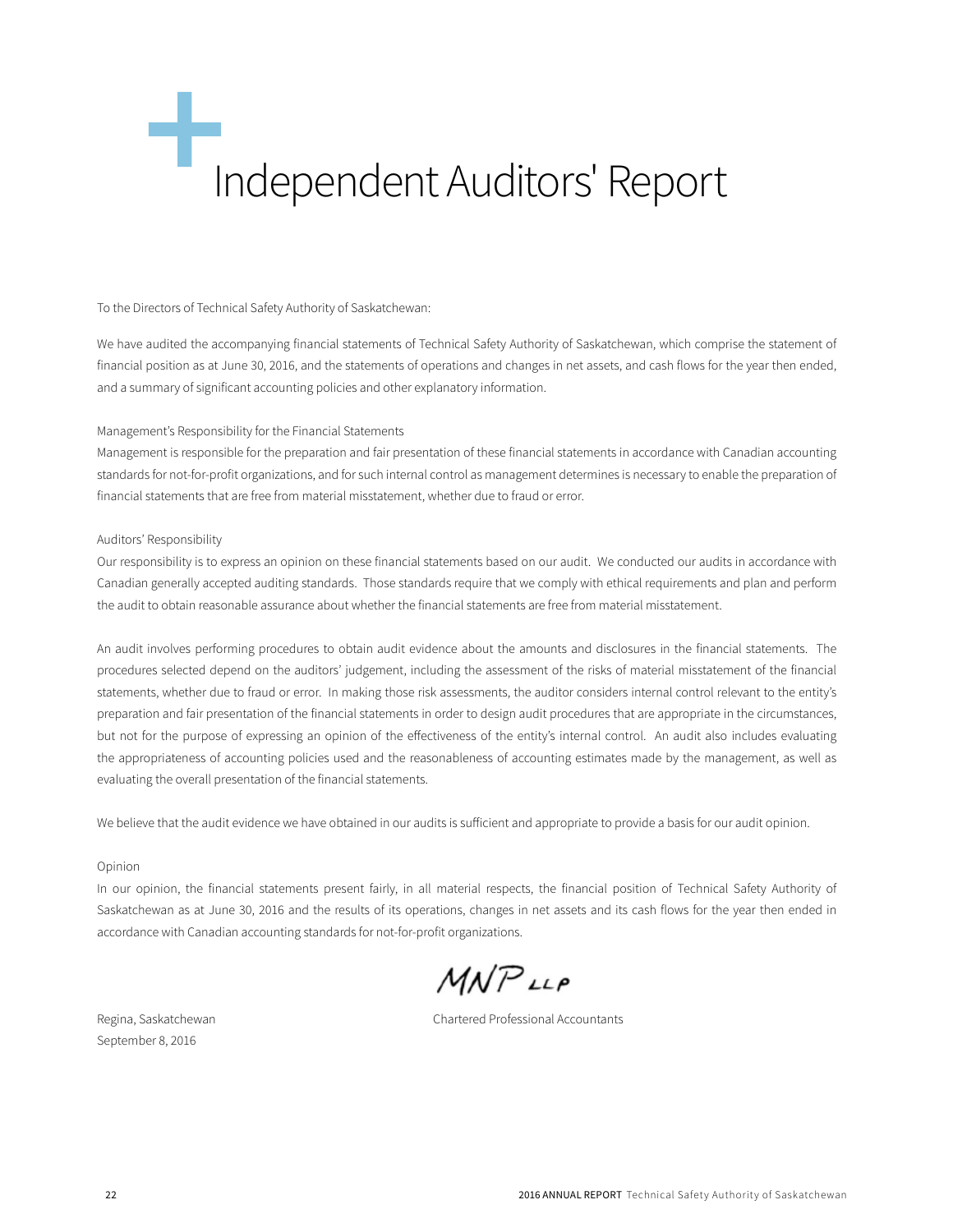## **+**Statement of Financial Position

**Technical Safety Authority of Saskatchewan As of June 30, 2016**

|                                                    | 2016        | 2015        |
|----------------------------------------------------|-------------|-------------|
| <b>ASSETS</b>                                      |             |             |
| <b>Current Assets</b>                              |             |             |
| Cash                                               | \$1,334,072 | \$930,734   |
| Accounts receivable (note 3)                       | 404,459     | 308,044     |
| Prepaid expenses                                   | 96,336      | 108,566     |
| Short-term investments (note 4)                    | 4,276,418   | 4,089,270   |
|                                                    | 6,111,285   | 5,436,614   |
| Long-term investments (note 4)                     | 503,292     | 507,877     |
| Tangible capital assets (note 5)                   | 1,198,500   | 1,453,191   |
| Intangible assets (note 6)                         | 631,161     | 625,902     |
|                                                    | \$8,444,238 | \$8,023,584 |
| <b>LIABILITIES AND NET ASSETS</b>                  |             |             |
| <b>Current Liabilities</b>                         |             |             |
| Accounts payable and accrued liabilities (note 8)  | \$475,158   | \$604,340   |
| Deferred revenue (note 9)                          | 3,336,694   | 2,358,229   |
| Deferred tenant allowance (note 10)                | 35,383      | 35,383      |
|                                                    | \$3,847,235 | \$2,997,952 |
| Deferred revenue (note 9)                          | 734,863     | 879,170     |
| Deferred tenant allowance (note 10)                | 193,737     | 229,120     |
|                                                    | \$4,775,835 | \$4,106,242 |
| Net Assets (note 11)                               |             |             |
| Invested in capital assets                         | \$1,829,661 | \$2,079,093 |
| Externally restricted - Safety Standards Agreement | 600,000     | 600,000     |
| Capital reserve                                    |             | 400,000     |
| Operating reserve                                  | 1,238,742   | 838,249     |
|                                                    | 3,668,403   | 3,917,342   |
|                                                    | \$8,444,238 | \$8,023,584 |

Commitments (note 12)

See accompanying notes to the financial statements.

**Approved by the Board:**

Director **Director** Director

Lobert Watt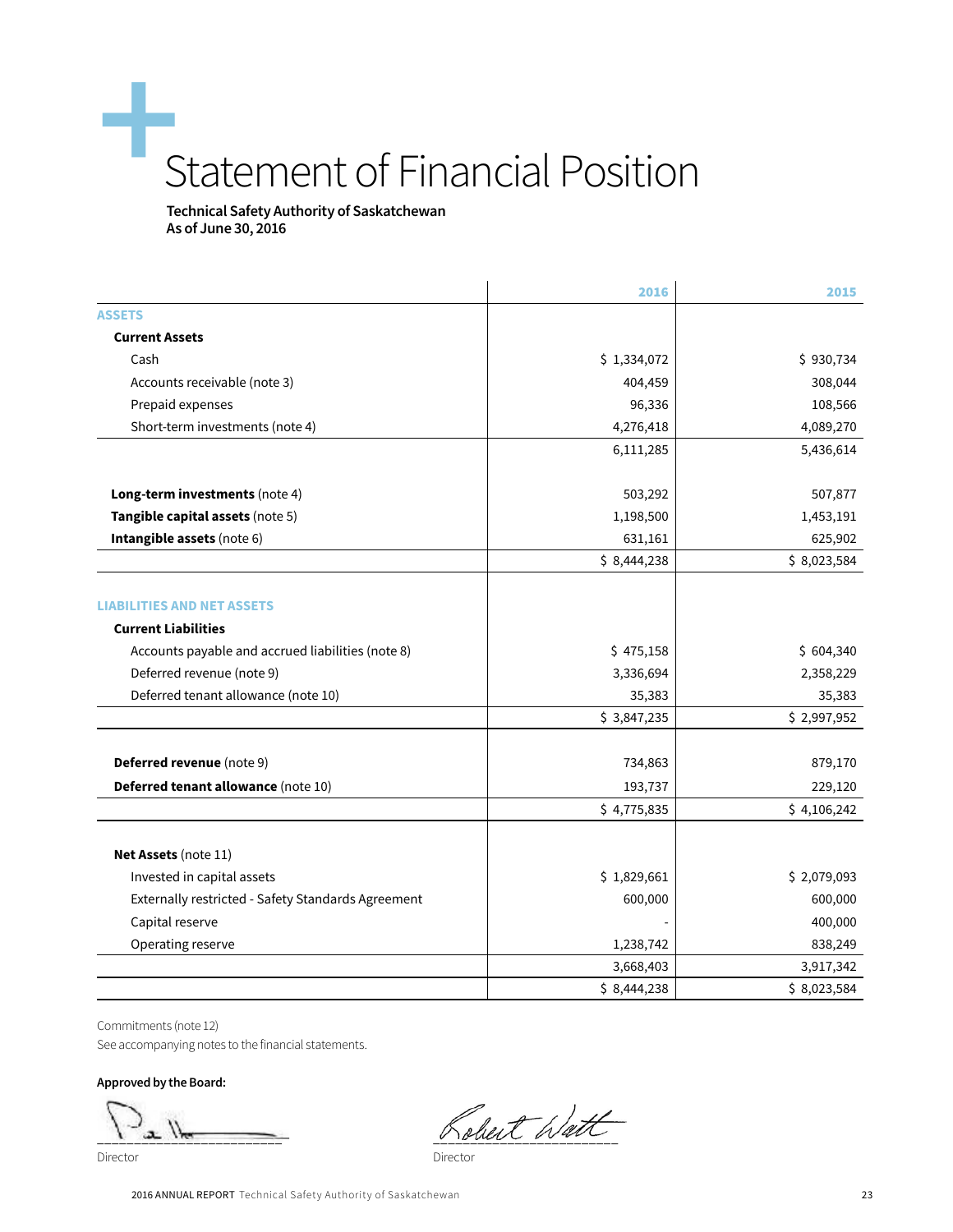### **+**<br>Statement of Operations and Changes in Net Assets

**Technical Safety Authority of Saskatchewan For the year ended June 30, 2016**

|                                        | 2016         | 2015        |
|----------------------------------------|--------------|-------------|
| <b>REVENUES</b>                        |              |             |
| Boiler and pressure vessel safety      | \$7,608,287  | \$8,099,979 |
| Elevator safety                        | 1,535,239    | 1,427,866   |
| Amusement ride safety                  | 52,086       | 44,251      |
| Other                                  | 69,641       | 98,110      |
|                                        | 9,265,253    | 9,670,206   |
| <b>EXPENSES</b>                        |              |             |
| Salaries and benefits                  | \$6,998,994  | \$6,391,162 |
| Rent, space and equipment              | 730,557      | 1,009,226   |
| Travel                                 | 504,950      | 471,654     |
| Amortization                           | 421,142      | 307,483     |
| Other business expenses                | 344,350      | 421,371     |
| Legal, accounting and other services   | 242,555      | 374,150     |
| Administrative                         | 171,832      | 265,976     |
| <b>Board and committees</b>            | 99,812       | 91,256      |
|                                        | 9,514,192    | 9,332,278   |
| <b>EXCESS OF EXPENSES OVER REVENUE</b> | \$ (248,939) | \$337,928   |
| Net Assets, beginning of year          | 3,917,342    | 3,579,414   |
| <b>NET ASSETS, END OF YEAR</b>         | \$3,668,403  | \$3,917,342 |

See accompanying notes to the financial statements.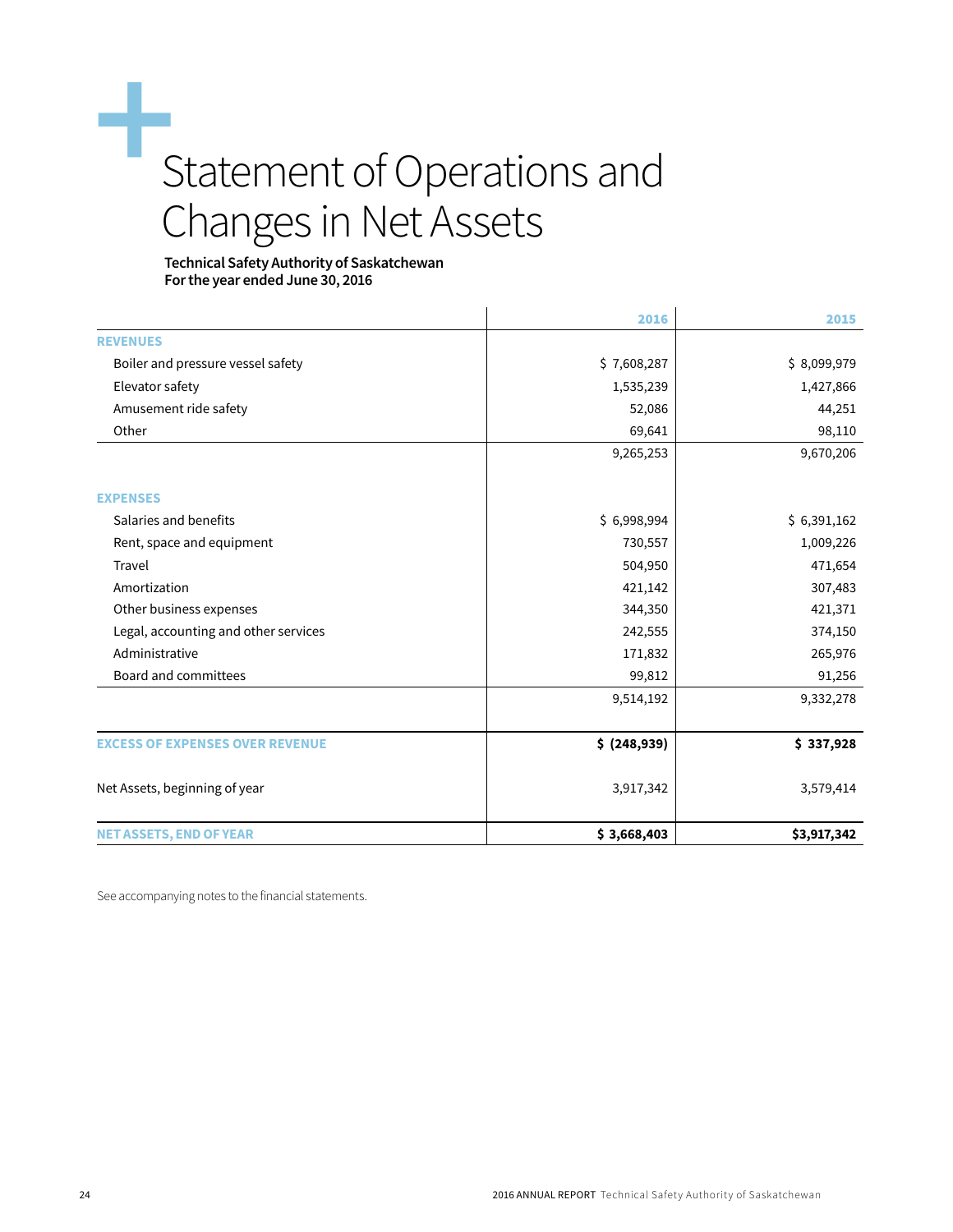# **+**<br>
Statement of Cash Flows<br> **Technical Safety Authority of Saskatchewan**

**For the year ended June 30, 2016**

|                                          | 2016          | 2015          |
|------------------------------------------|---------------|---------------|
| <b>CASH FLOWS FROM (USED IN)</b>         |               |               |
| <b>OPERATING ACTIVITIES</b>              |               |               |
| Excess of expenses over revenue          | $$$ (248,939) | \$337,928     |
| Items not affecting cash                 |               |               |
| Amortization of tangible assets          | 260,853       | 173,863       |
| Amortization of intangible assets        | 160,289       | 133,620       |
| Amortization of tenant allowance         | (35, 383)     | (32, 717)     |
|                                          | 136,820       | 612,694       |
| Net change in non-cash working capital   |               |               |
| Accounts receivables                     | (96, 415)     | 75,729        |
| Prepaid expenses                         | 12,230        | (72, 766)     |
| Accounts payable and accrued liabilities | (129, 181)    | (194, 195)    |
| Deferred revenue                         | 834,158       | (245, 436)    |
| Deferred tenant allowance                |               | 20,000        |
|                                          | 757,612       | 196,026       |
| <b>INVESTING ACTIVITIES</b>              |               |               |
| Additions to tangible capital assets     | (6, 163)      | (524, 379)    |
| Additions to intangible assets           | (165, 548)    | (100, 812)    |
| Purchase of investments                  | (182, 563)    | (3, 246, 511) |
|                                          | (354, 274)    | (3,871,702)   |
| <b>INCREASE (DECREASE) IN CASH</b>       | 403,338       | (3,675,676)   |
|                                          |               |               |
| <b>CASH, BEGINNING OF YEAR</b>           | 930,734       | 4,606,410     |
| <b>CASH, END OF YEAR</b>                 | \$1,334,072   | \$930,734     |

See accompanying notes to the financial statements.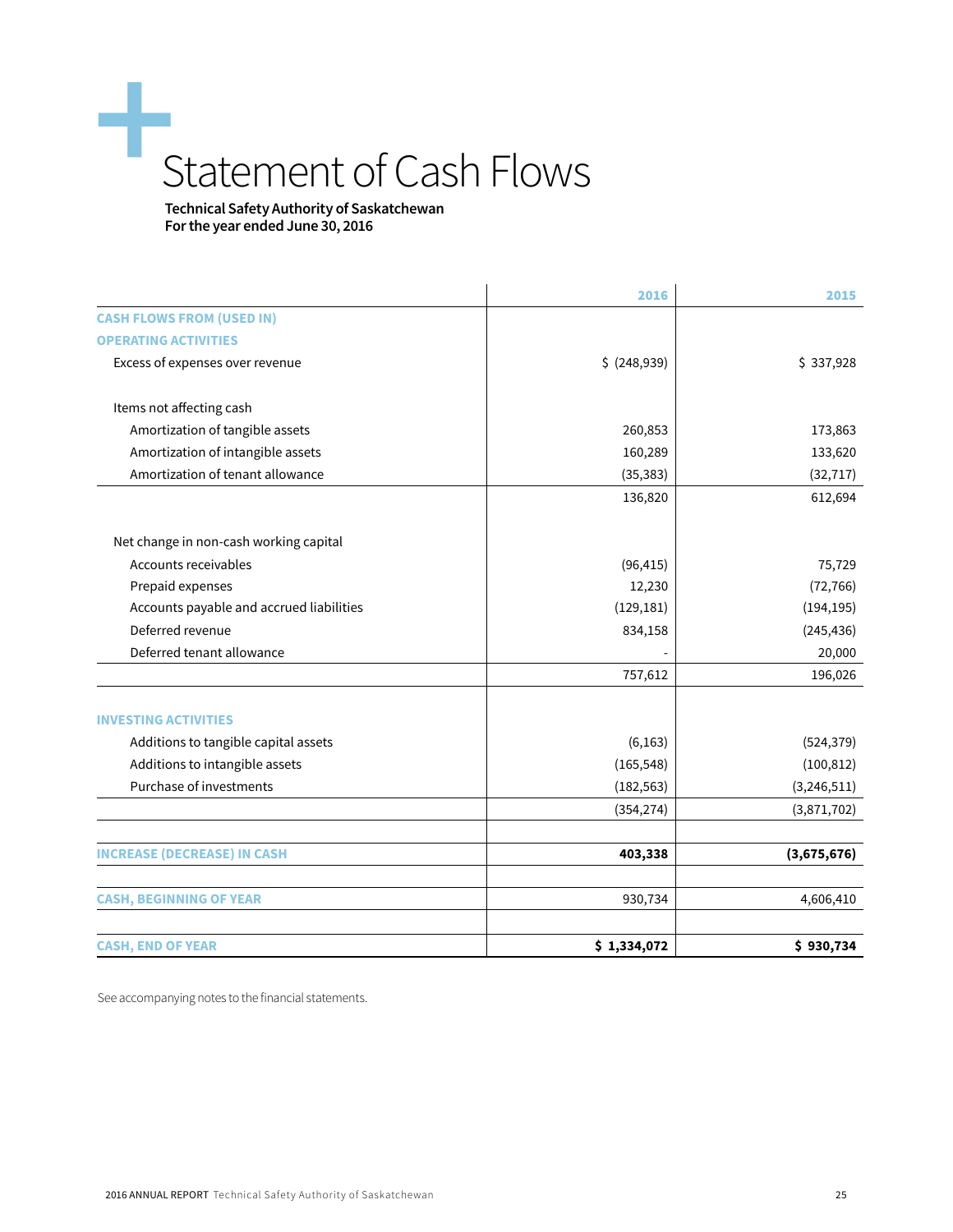### **1. NATURE OF BUSINESS**

The Technical Safety Authority of Saskatchewan (TSASK) is a not-for-profit organization established July 1, 2010 through the *Technical Safety Authority of Saskatchewan Act*. TSASK was created from the Licensing and Inspections Branch of the Ministry of Corrections, Public Safety and Policing with a mandate of delivering safety programs related to pressure equipment, elevating devices and amusement rides in the province. TSASK's relationship with government now resides with the Ministry of Government Relations.

TSASK's registration, inspection, certification and licensing programs and services operate on a fee-for-service basis. These fees are charged to the sectors involved in the manufacturing, installing and operating of technical equipment. TSASK entered into the Safety Standards Agreement with the Government of Saskatchewan to establish the rights and responsibilities of the parties and the terms and conditions for the delegation to TSASK of the administration of the safety statutes in accordance with the Act.

TSASK administers and enforces the following legislated safety statutes:

- • *The Boiler and Pressure Vessel Act, 1999;*
- The Passenger and Freight Elevator Act;
- **The Amusement Ride Safety Act.**

### **2. significant accounting policies**

### **a. Basis of Accounting**

TSASK's financial statements are prepared in accordance with Canadian generally accepted accounting standards for not-for-profit organizations.

### **b. Use of Estimates**

The preparation of financial statements requires management to make estimates and assumptions that affect the reported amounts of assets and liabilities, the disclosure of contingent liabilities at the date of the financial statements and the reported amounts of revenue and expenses during the year. In particular, accounts receivables are stated after an evaluation to determine collectability is conducted and an appropriate allowance for doubtful accounts is provided where considered necessary. Estimates are also used to determine amortization, which is based on the estimated useful lives of the assets. The percentage of completion of revenue is also estimated. Estimates are based on management's knowledge of current events and actions TSASK may undertake in the future. These estimates and assumptions are reviewed periodically and adjusted for as required.

### **c. Revenue Recognition**

When a fee covers a specific period, revenues are recognized evenly over that period. Where the fee does not cover a specific period and is earned over a period of time, estimates are used to determine the period over which revenue is recognized, based on past history. Fees collected in advance are classified with deferred revenue. All other revenues are recorded when services are performed and are recorded on the accrual basis.

### **d. Corporate Income Taxes**

TSASK is incorporated as a not-for-profit organization and is exempt from federal and provincial income taxes.

### **e. Cash**

Cash is comprised of balances with the bank and is recognized at fair value.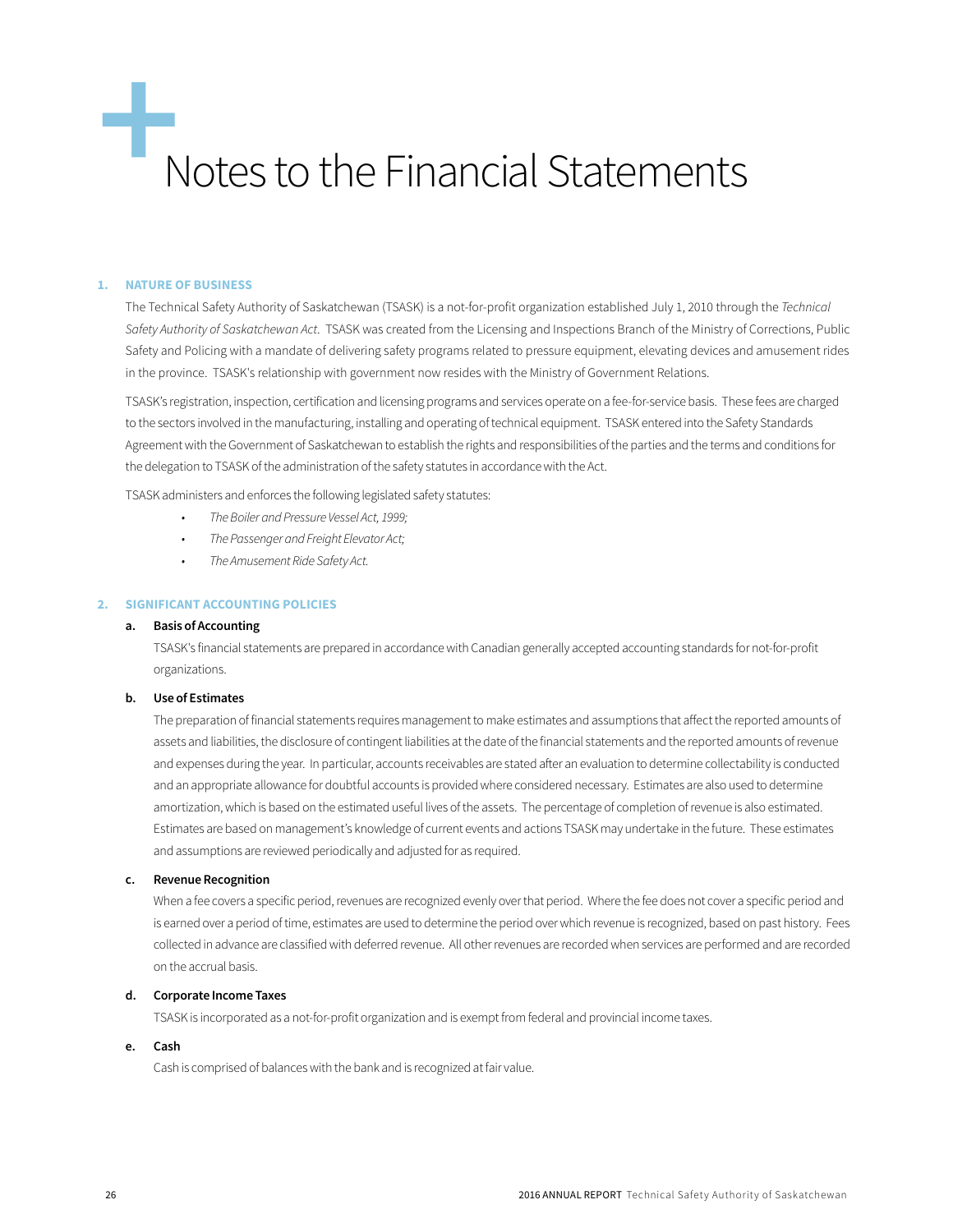### **2. significant accounting policies (continued)**

### **f. Accounts Receivable**

Management evaluates collectability of customer receivables depending on the customer and the nature of the service provided. Collectability of receivables is reviewed and adjusted for as required. Account balances are provided for in the statement of operations when management determines that it is probable that the receivable will be uncollected.

### **g. Investments**

Investments consist of term deposits and are carried at fair market value. Investments expected to be realized beyond the next fiscal year are classified as long-term.

### **h. Tangible Capital Assets**

Tangible capital assets are recorded at cost. Amortization of property and equipment commences when it is brought into service and is provided on a straight-line basis over the estimated useful lives of the assets as follows:

| Furniture and equipment | 7 years           |
|-------------------------|-------------------|
| Computer hardware       | $3 - 5$ years     |
| Leasehold improvements  | term of the lease |

### **i. Intangible Assets**

Direct costs attributed to the purchase and customization of third party software are capitalized and are recorded at cost. Costs to support or service software are expensed in the period incurred. Amortization of software commences when it is brought into service and is provided on a straight-line basis over the estimated useful life of the asset (3 - 5 years).

### **j. Financial Asset Impairment**

TSASK assesses impairment of all its financial assets measured at cost or amortized cost. TSASK groups assets for impairment testing when available information is not sufficient to permit identification of each individually impaired financial asset in the group. Management considers whether the issuer is having significant financial difficulty and/or whether there has been a breach in contract, in determining whether objective evidence of impairment exists. Where there is an indication of impairment, TSASK determines whether it has resulted in a significant adverse change in the expected timing or amount of future cash flows during the year. If so, TSASK reduces the carrying amount of any impaired financial assets to the highest of: the present value of cash flows expected to be generated by holding the assets; and the amount that could be realized by selling the assets. Any impairment, which is not considered temporary, is included in current year earnings.

TSASK reverses impairment losses on financial assets when there is a decrease in impairment and the decrease can be objectively related to an event occurring after the impairment loss was recognized. The amount of the reversal is recognized in the statement of operations.

### **k. Deferred Tenant Allowance**

Deferred tenant allowance includes amounts received in lease agreements related to leasehold improvements. Amortization of the deferred tenant allowance is recognized over the length of the lease on a straight-line basis.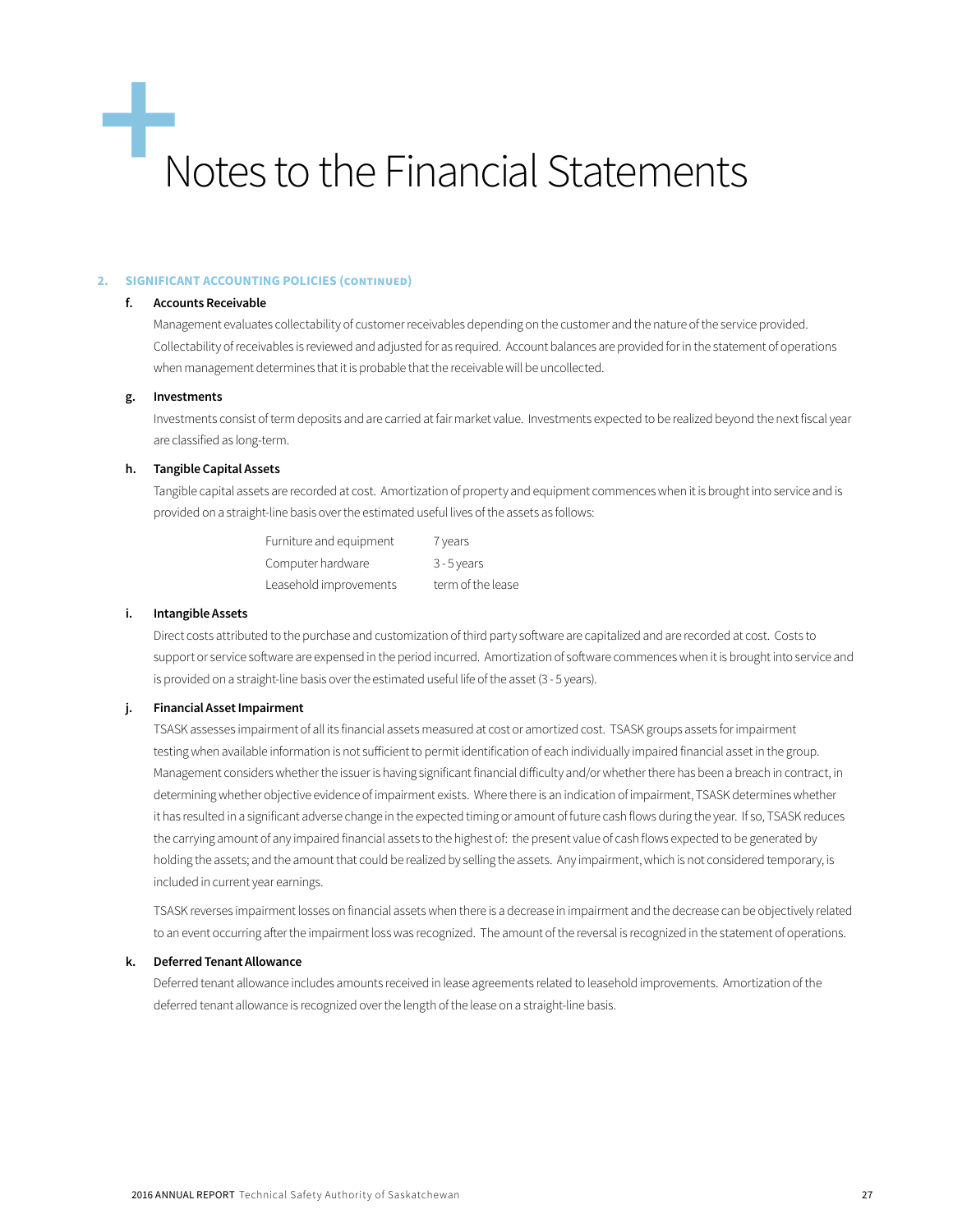### **2. significant accounting policies (continued)**

### **l. Financial Instruments**

Financial instruments are recognized when TSASK becomes party to the contractual provisions of the financial instrument. All financial instruments are initially recorded at fair value. Financial assets and liabilities originated and issued in related party transactions are initially measured at their carrying or exchange amount in accordance with CPA Canada Part II, Section 3840 Related Party Transactions.

At initial recognition, TSASK may irrevocably elect to subsequently measure any financial instrument at fair value. TSASK has elected to measure investments at fair value.

TSASK subsequently measures all other financial instruments at cost or amortized cost.

### **3. Accounts receivable**

| Allowance for doubtful accounts | (20,030)<br>\$404,459 | (20,000)<br>\$308,044 |
|---------------------------------|-----------------------|-----------------------|
| Other receivables               | 28,034                | 55,183                |
| Trade                           | \$396,455             | \$272,861             |
|                                 | 2016                  | 2015                  |

### **4. investments**

- a. Short-term investments consist of term deposits of \$4,276,418 (2015 \$4,089,270) with yields between 0.95% and 1.55%, maturing prior to June 29, 2017.
- b. Long-term investments consist of the following, maturing on December 4, 2017, at a rate of 1.15%:

|              | <b>COST 2016</b>            | <b>MARKET VALUE</b> | <b>COST 2015</b> | <b>MARKET VALUE</b> |
|--------------|-----------------------------|---------------------|------------------|---------------------|
| Term Deposit | $\hat{S}$ 500,000 $\hat{I}$ | \$503,292           | \$500,000        | 5.507,877           |

### **5. TANGIBLE CAPITAL ASSETS**

|                          |                  | <b>ACCUMULATED</b><br><b>AMORTIZATION</b> |                  | <b>ACCUMULATED</b><br><b>AMORTIZATION</b> |
|--------------------------|------------------|-------------------------------------------|------------------|-------------------------------------------|
|                          | <b>COST 2016</b> | 2016                                      | <b>COST 2015</b> | 2015                                      |
| Furniture and equipment  | \$1,029,032      | \$465,781                                 | \$1,026,103      | \$306,103                                 |
| Leasehold improvements   | 901,080          | 265,831                                   | 897,846          | 164,655                                   |
|                          | 1,930,112        | 731,612                                   | 1,923,949        | 470,758                                   |
| Accumulated amortization | (731, 612)       |                                           | (470, 758)       |                                           |
| Net book value           | \$1,198,500      |                                           | \$1,453,191      |                                           |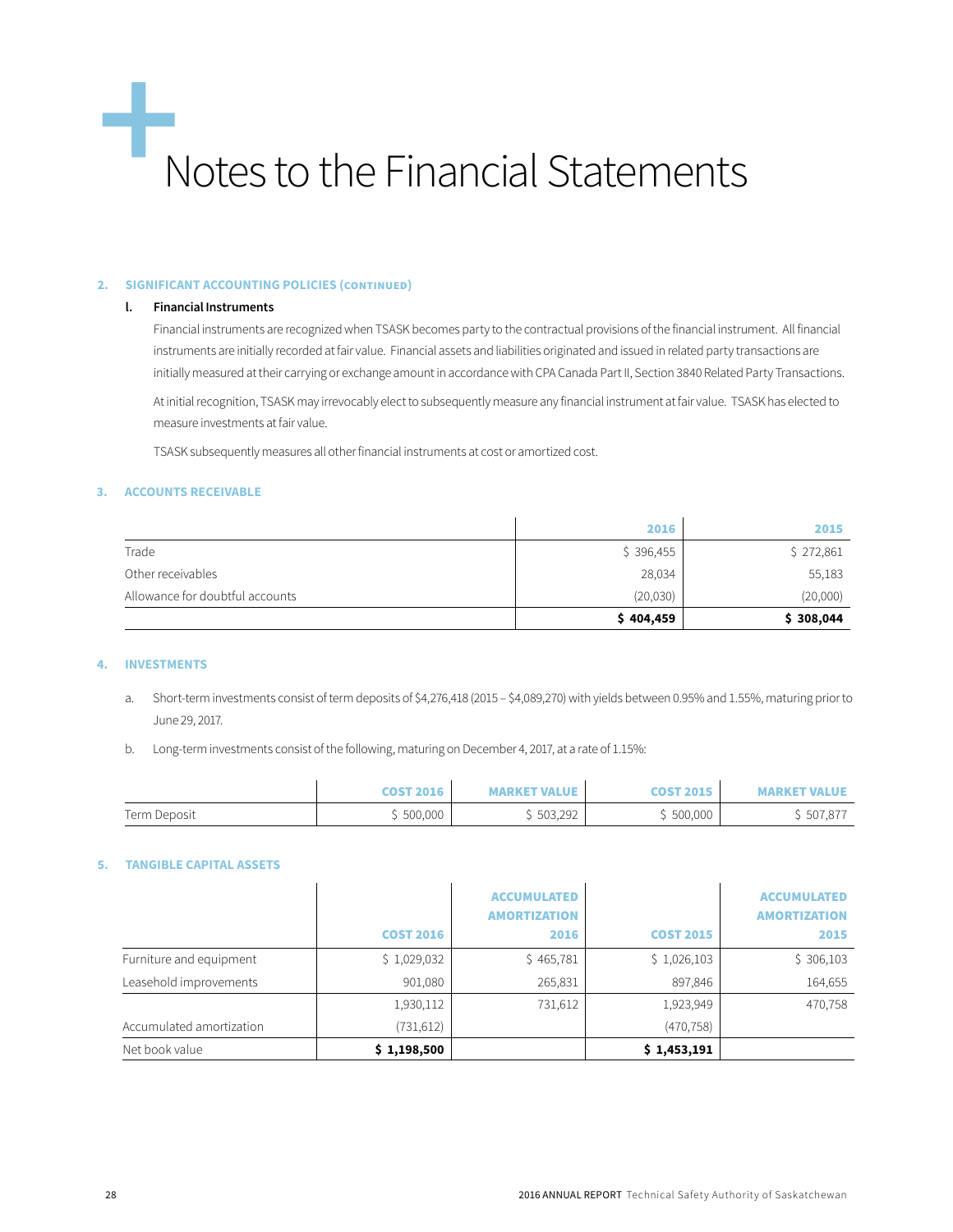### **6. INTANGIBLE ASSETS**

|                          | <b>COST 2016</b> | <b>ACCUMULATED</b><br><b>AMORTIZATION</b><br>2016 | <b>COST 2015</b> | <b>ACCUMULATED</b><br><b>AMORTIZATION</b><br>2015 |
|--------------------------|------------------|---------------------------------------------------|------------------|---------------------------------------------------|
| Software                 | \$925,070        | \$293,909                                         | \$759,522        | \$133,620                                         |
|                          |                  |                                                   |                  |                                                   |
| Accumulated amortization | (293,909)        |                                                   | (133, 620)       |                                                   |
| Net book value           | \$631,161        |                                                   | \$625,902        |                                                   |

### **7. demand operating facility agreement**

TSASK has a Demand Operating Facility Agreement providing for a revolving line of credit for loans and overdrafts not to exceed \$250,000. The interest rate is set at prime rate + 0.500% per annum. Bank Security under the agreement consists of a first charge to acquired personal property and guarantees. During the year, TSASK continually had a positive cash balance and at no point was the line of credit accessed (2015 - \$nil).

### **8. accounts payable and accrued liabilities**

|                                | 2016      | 2015      |
|--------------------------------|-----------|-----------|
| Trade payables                 | \$8,047   | \$105,684 |
| Accrued liabilities            | 49,310    | 157,280   |
| Employment insurance payable   | 1,185     | 419       |
| Canada pension plan payable    | 3,053     | 1,399     |
| Employee income tax payable    | 19,356    | 9,883     |
| Payroll employer liabilities   | 390,847   | 327,836   |
| Provincial sales tax payable   | 237       | 358       |
| Goods and services tax payable | 3,123     | 1,481     |
|                                | \$475,158 | \$604,340 |

### **9. deferred revenue**

|                                               | 2016        | 2015        |
|-----------------------------------------------|-------------|-------------|
| Deferred elevator licensing                   | \$537,013   | \$489,136   |
| Deferred operators licensing                  | 1,518,646   | 1,701,609   |
| Deferred boiler and pressure vessel licensing | 2,015,898   | 1,046,654   |
| Total deferred revenue                        | \$4,071,557 | \$3,237,399 |
|                                               |             |             |
| Current portion                               | \$3,336,694 | \$2,358,229 |
| Long-term                                     | \$734,863   | \$879,170   |

The deferred boiler and pressure vessel licensing amounts are for fees collected in advance.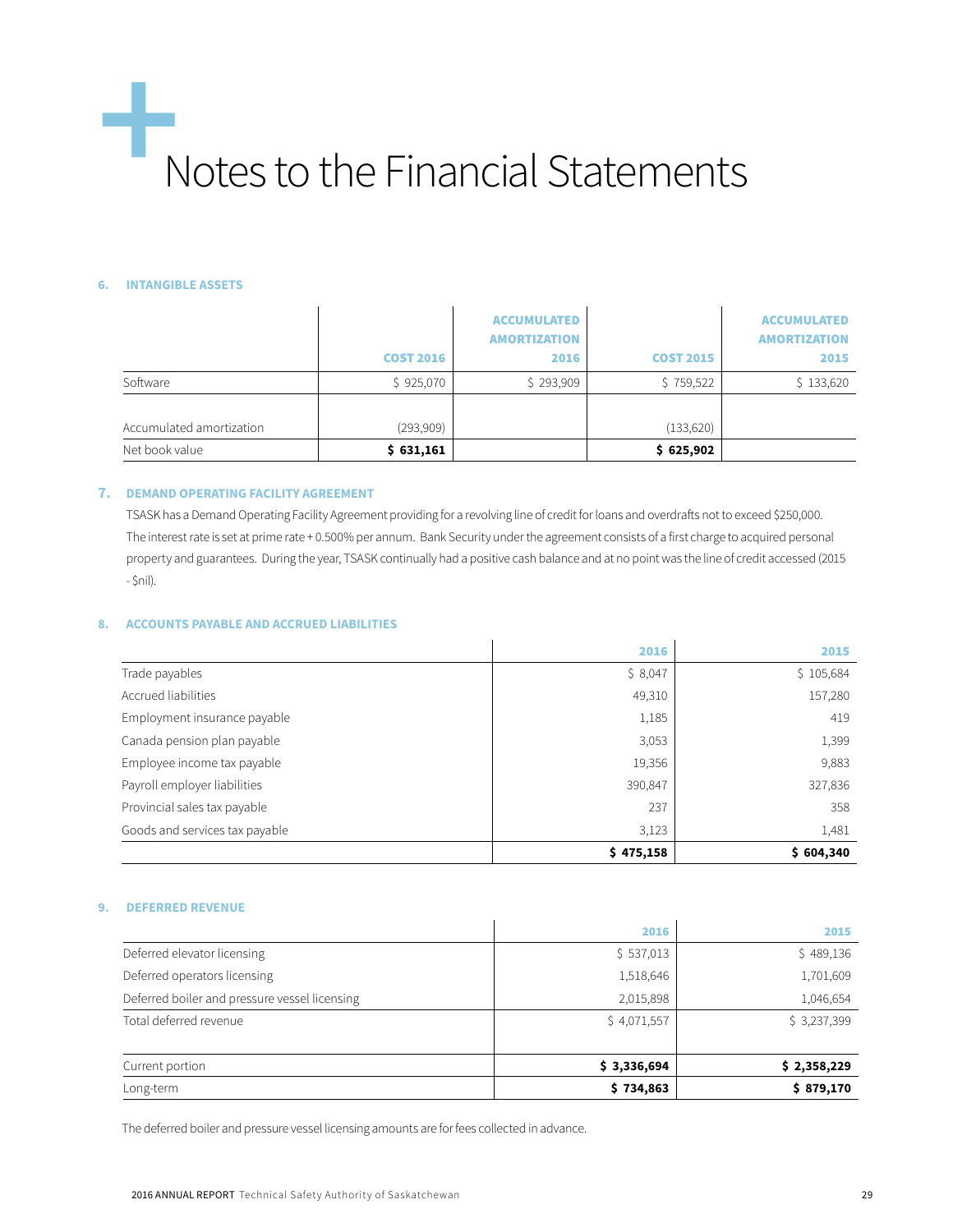### **10. deferred tenant allowance**

|                                              | 2016      | 2015      |
|----------------------------------------------|-----------|-----------|
| Deferred tenant allowance, beginning of year | \$264,503 | \$277,220 |
| Allowance received during the year           |           | 20,000    |
| Amortization of tenant allowance             | (35, 383) | (32, 717) |
| Deferred tenant allowance, end of year       | \$229,120 | \$264,503 |
|                                              |           |           |
| Current portion                              | \$35,383  | \$35,383  |
| Long-term                                    | \$193,737 | \$229,120 |

### **11. net assets**

### **a. Invested in capital assets**

Net assets invested in capital assets of \$1,829,661 (2015 - \$2,079,093) represent the amount of net assets that are not available for other purposes due to investment in long-term assets.

### **b. Externally restricted reserve**

The Safety Standards Agreement requires TSASK to maintain adequate surplus to protect the organization from unforeseen circumstances that would affect the viability of TSASK. The amount of the reserve must cover operating costs of four months and be comprised of a restricted net asset of \$600,000 and the remainder be funded through deferred revenue. The Board of Directors had restricted \$600,000 for this purpose and deferred revenues total \$4,071,557 (2015 - \$3,237,399) meeting the funding requirements.

### **c. Capital reserve**

A capital reserve of \$400,000 had been established by the Board of Directors to fund long-term investment projects, such as the modernization of facilities and information technology systems. In the current year, the Board of Directors approved a transfer of \$400,000 from this fund.

### **d. Operating reserve**

The operating reserve represents all accumulated surplus. This amount can be used to fund future operating initiatives and is unrestricted.

|                                                       | <b>Invested</b><br>in Capital<br><b>Assets</b> | <b>Operating</b><br><b>Reserve</b> | <b>Externally</b><br><b>Restricted</b><br><b>Reserve</b> | <b>Capital</b><br><b>Reserve</b> | <b>Total</b> |
|-------------------------------------------------------|------------------------------------------------|------------------------------------|----------------------------------------------------------|----------------------------------|--------------|
| Net assets, June 30, 2014                             | \$1,761,384                                    | \$818,030                          | \$600,000                                                | \$400,000                        | \$3,579,414  |
| Excess of revenue over expenses                       |                                                | 337,928                            |                                                          |                                  | 337,928      |
| Investment in tangible and intangible<br>assets       | 317,709                                        | (317,709)                          |                                                          |                                  |              |
| Net assets, June 30, 2015                             | \$2,079,093                                    | \$838,249                          | \$600,000                                                | \$400,000                        | \$3,917,342  |
| Excess of expenses over revenue                       |                                                | (248, 939)                         |                                                          |                                  | (248,939)    |
| Investment in tangible and intangible<br>assets       | (249, 432)                                     | 249,432                            |                                                          |                                  |              |
| Transfer from capital reserve to operating<br>reserve |                                                | 400,000                            |                                                          | (400,000)                        |              |
| Net assets, June 30, 2016                             | \$1,829,661                                    | \$1,238,742                        | \$600,000                                                |                                  | \$3,668,403  |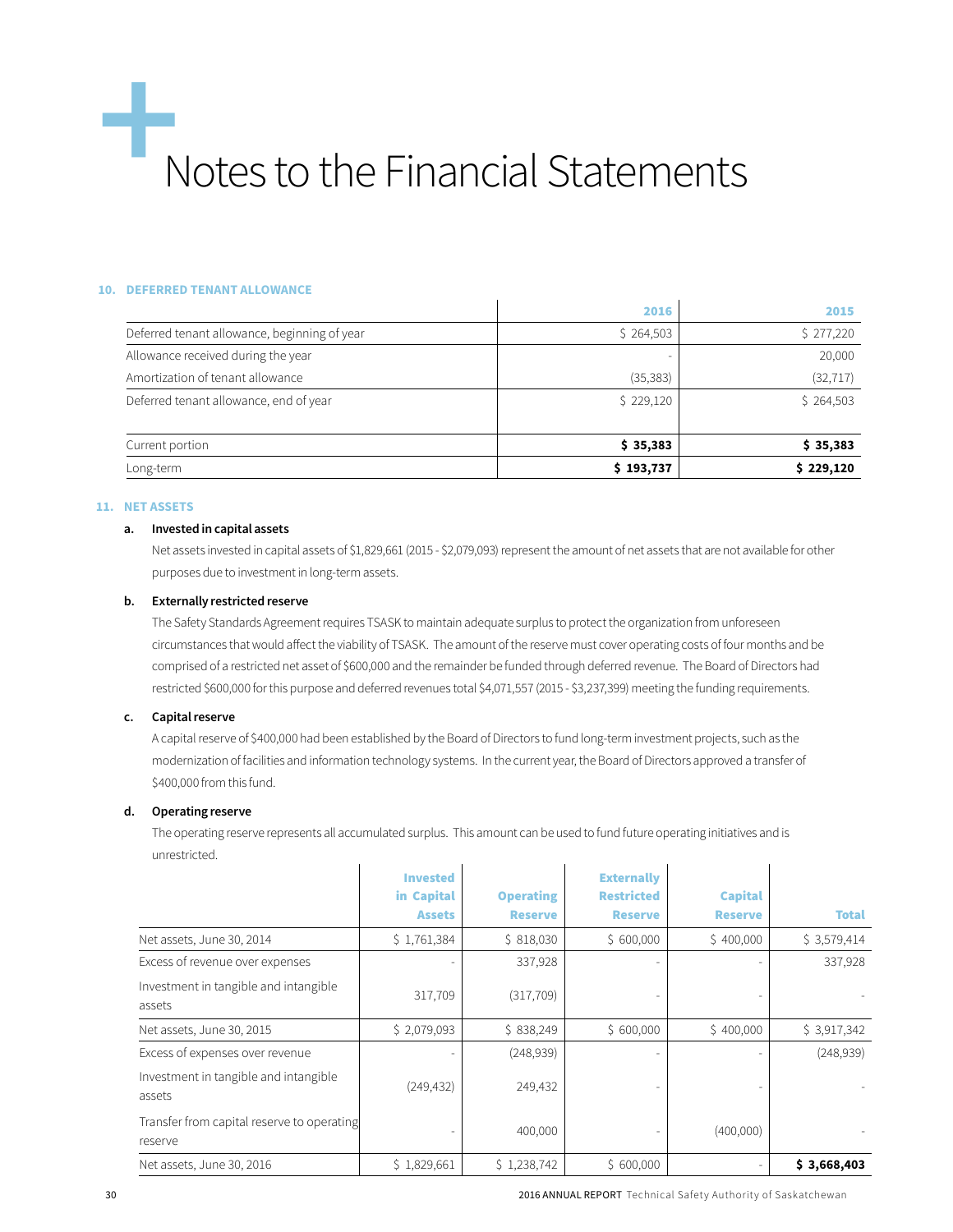### **12. commitments**

TSASK has entered into various lease agreements with minimum annual payments as follows:

|            | \$2,346,423 |
|------------|-------------|
| Thereafter | 491,048     |
| 2021       | 294,628     |
| 2020       | 382,080     |
| 2019       | 406,859     |
| 2018       | 387,070     |
| 2017       | \$384,738   |

### **13. financial instruments**

### FAIR VALUE

TSASK's financial instruments consist of cash, accounts receivable, investments, accounts payable, and accrued liabilities. The carrying amount of TSASK's financial instruments approximates fair value, due to relatively short-term maturities.

### CREDIT RISK

TSASK is exposed to credit risk of its trade receivables. TSASK manages this credit risk through monitoring of credit balances and active collection activity. In the event that an account is deemed uncollectible, the account is written off as bad debt.

### INTEREST RATE RISK

Interest rate risk is the risk that the value of a financial instrument might be adversely affected by a change in interest rates. TSASK has no significant exposure to interest rate risk.

### LIQUIDITY RISK

Liquidity risk is the risk that TSASK will not be able to meet its financial obligations as they fall due. TSASK's approach to managing liquidity risk is to ensure that it will have sufficient working capital and cash flow generated from operations to fund the operations and settle debt and liabilities when due. TSASK also maintains an operating reserve to mitigate this risk (note 11). Contractual obligations and payments related to financial liabilities as at June 30, 2016, are all expected to be paid by June 30, 2017.

### FOREIGN CURRENCY RISK

Foreign exchange risk is the risk that the fair value or future cash flows of a financial instrument will fluctuate because of changes in foreign exchange rates. TSASK enters into transactions to receive income denominated in US dollars. TSASK has no significant exposure to foreign currency risk.

### **14. pension plan**

TSASK participates in the Public Employees Pension Plan (PEPP), a defined contribution pension plan. TSASK's obligations to PEPP are limited to 7.6% of earnings for all employees for current services. During the year, TSASK contributed \$440,474 (2015 - \$407,804) to PEPP, which is recorded as an expense.

### **15. transactions with government**

TSASK has routine operating transactions with the Government of Saskatchewan which are recorded at the rates charged by the Government of Saskatchewan and are settled on normal trade terms. Included in expenses are transactions with the Government of Saskatchewan amounting to \$345,653 (2015 - \$774,096) of which \$31,011 (2015 – \$64,277) was payable at June 30, 2016.